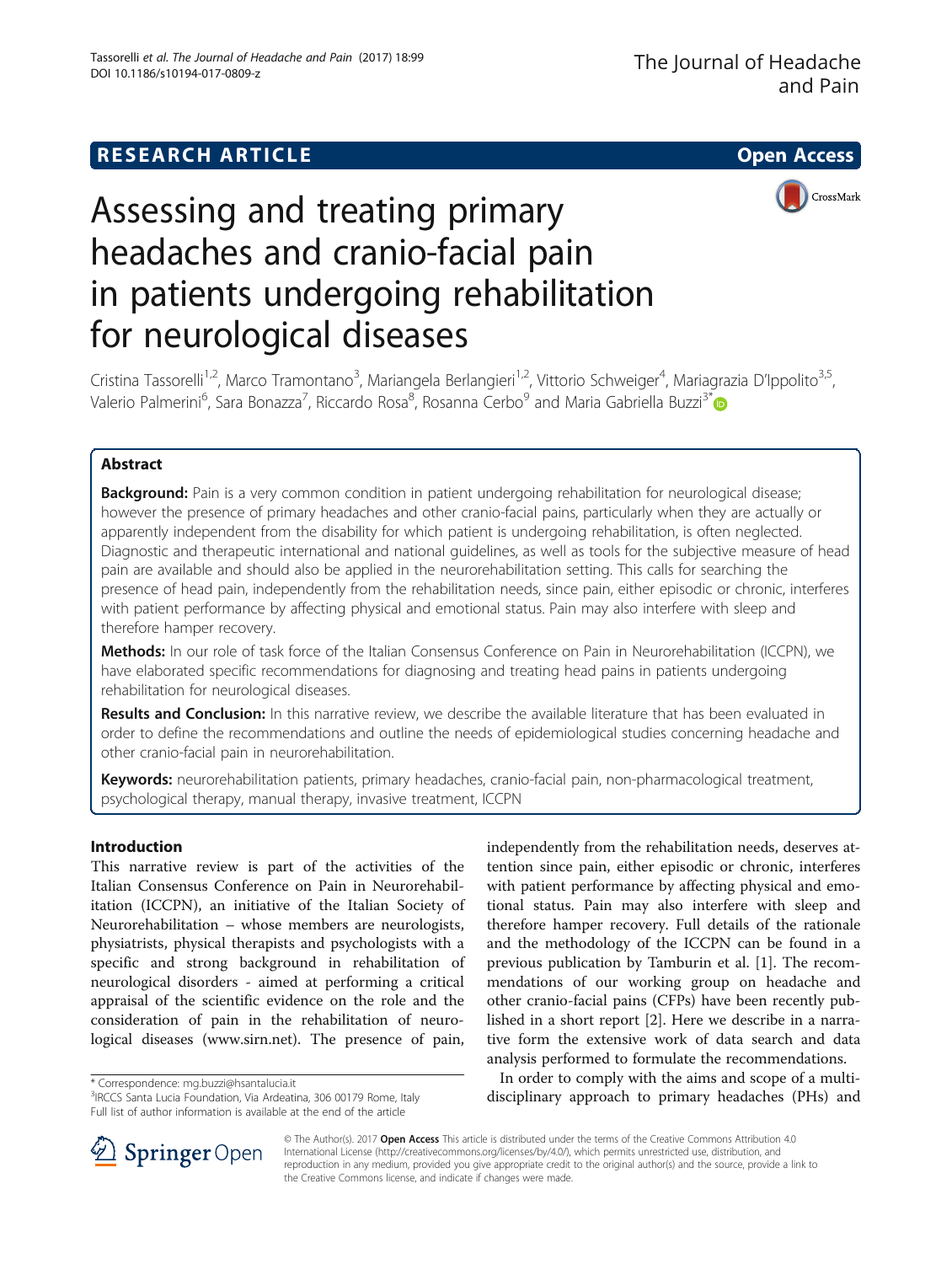other CFP in patients undergoing rehabilitation for neurological diseases, the initial team, originally composed by two neurologists with a long-term expertise in headache management and neurorehabilitation (CT and MGB) has been enlarged to include other health professionals: a neurologist with a specific background in pain management (RC), two anaesthesiologists (VS and SB), a psychologist (MD) and three physical therapists MT, VP and RR. A further neurologist (MB) was added with the key role of reference management.

As working tool for defining the search topics, we focused on 6 questions that were formulated by the Board of ICCPN with the primary aim of identifying and summarizing acquired evidence. A secondary important aim was to highlight gaps and critical areas in order to foster future targeted research.

The 6 questions elaborated by the Board of ICCPN are:

- 1) Do standard methods or criteria exist to evaluate head and cranio-facial pain?
- 2) What is the specific impact of cephalic and craniofacial pain in neurorehabilitation?
- 3) What are the main types of cephalic and craniofacial pains?
- 4) Do predictive factors exist to develop cephalic and cranio-facial pain?
- 5) What is the evidence for using pharmacological and non-pharmacological therapies to treat cephalic and cranio-facial pain?
- 6) What is the possible impact of treating cephalic and cranio-facial pain on the recovery and neurorehabilitation treatment?

According to ICCPN methodology [[1\]](#page-13-0), we searched the main databases for medical literature: Pubmed, Medline, Embase, Scopus and the Cochrane Library. The time period considered was 1984-2017. This time period corresponded to the recommendations of the task force of the ICCP [\[1](#page-13-0)] and was ratified by the Authors of the present review based on the results of a preliminary explorative search extended to the previous decade (1974-1983), which did not yield any reliable trials on the use of non-pharmacological treatment in headache and on the consideration that the first evidence-based structured classification of headache disorders was published in 1988. Our review is presented in the form of review is a narrative review, A more capillary search to comply with the criteria of a systematic review was not warranted due to the wide range of topics under evaluation in a single manuscript. For sake of clarity, the keywords used for each question and for each pain disorder are indicated in the corresponding paragraphs. In the initial search, we included all types of peer-reviewed evidence in English language: case-control studies, cohort studies, RCTs, guidelines (GLs), meta-analyses (MAs), systematic reviews (SRs), case reports and expert's opinion. These two latter types of publication were excluded whenever there was enough evidence from RCTs, GLs, SRs or MAs to answer one or more questions. Reliable GLs were used as very high-level reference. In the other cases, we also considered case reports and experts' opinions.

## Background and Methods

Among pain syndromes, headaches and other CFPs, either primary or secondary to local or systemic diseases, represent an extremely frequent complaint. The International Headache Society, in 2004, provided a thorough revision of guidelines for proper diagnosis of any head pain by defining, particularly for PHs, clinical characteristics, presentation and recurrence over time (ICHD-II, 2004) [\[3](#page-13-0)]. The paucity of standard instrumental pain measure tools enhances the value of individual perception of pain experience, while missing any objective criterion. The ICHD-II, as well as its latest revision (ICHD-IIIbeta, 2013) [[4\]](#page-13-0), are subdivided into three main chapters: 1. Primary headaches; 2. Secondary Headaches; 3. Cranial Neuralgias, Central and Primary Facial Pain and Other Headaches. While for PHs, the guidelines propose qualification criteria of pain, for secondary head pains, the international classification does not provide, in most of diagnoses, pain characteristics, whereas it makes mandatory the relationship between organic or systemic conditions possibly responsible for pain. An exception is neuralgic pain, given its typical characteristics. It is intuitive that in the presence of organic or systemic diseases that can cause head pain, the observation tends to answer to the yes/not parameter regarding the relationship between the symptom and the possible cause, therefore moving the attention on the potentially removable or treatable cause of pain rather than on symptom characteristics. A peculiar condition is represented by post-traumatic headache (PTH) [[5\]](#page-13-0), more frequently associated to minor head injuries rather than moderate, severe or very severe ones. Up to 90% of subjects with head trauma suffer from PTH, which can persist, at least in a subset of them, for more than 3 months post injury, thus qualifying as chronic PTH, a condition that dramatically affects quality of life and function [\[6](#page-13-0)–[8\]](#page-13-0). The mechanism of chronic PTH is currently unknown, and may involve peripheral or central changes, e.g. damage to neck/cranial structures, damage to spinothalamic/ thalamocortical pathways, damage/dysfunction of pain inhibition pathways and the frequent association of post-traumatic stress disorder with anxiety, depression and pain catastrophizing [[9](#page-13-0)]. In the case of severe head injuries, other specific factors such as bone fractures, intra- or extra-cerebral haemorrhage, neurosurgical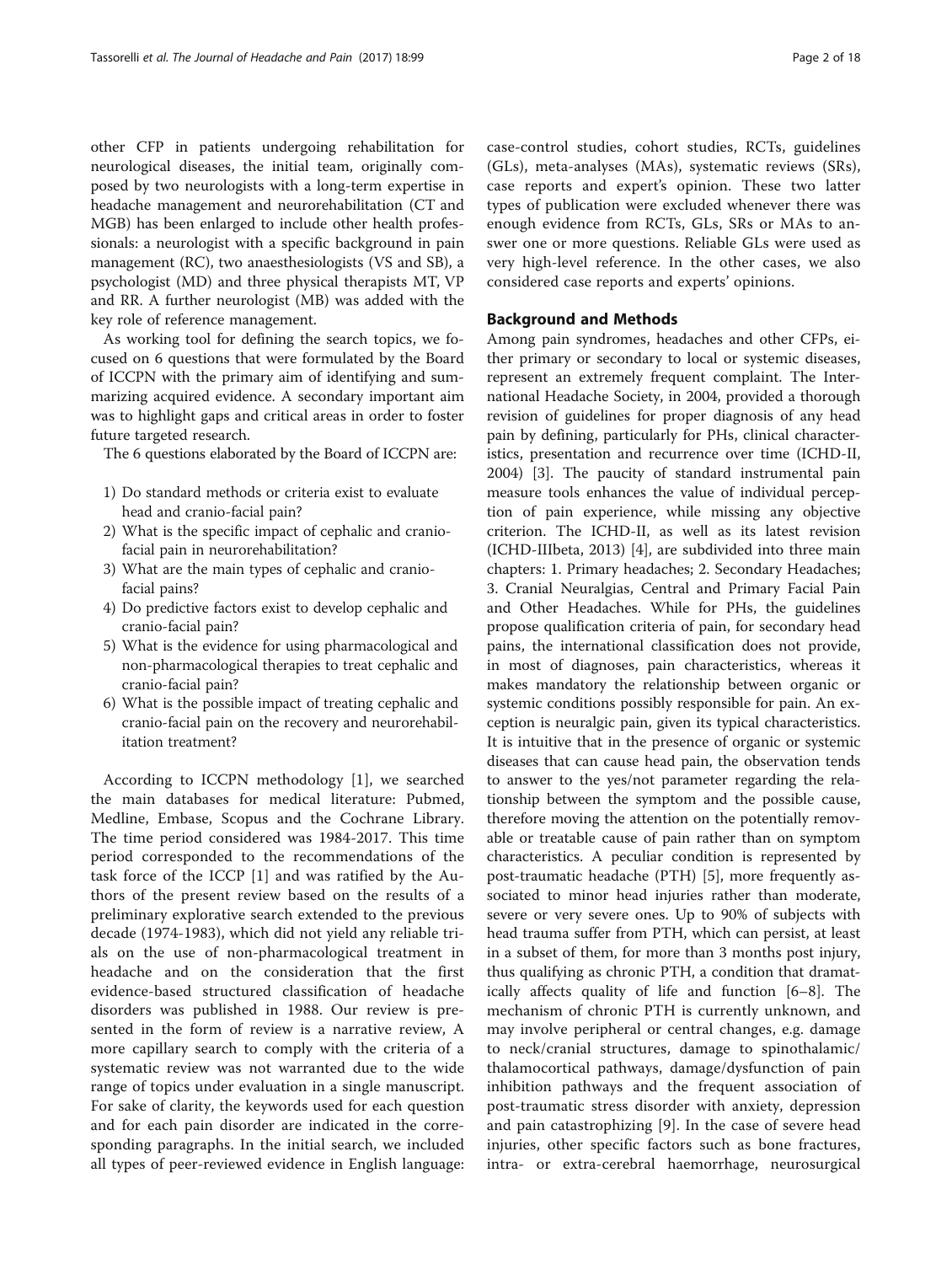procedures, ventricular dilatation or hydrocephalus are possible sources of pain (ICHD-II, 2004, ICHD-III, 2013) [\[3](#page-13-0), [4\]](#page-13-0). Minor brain injury sequelae do not usually enter the long-term neurorehabilitation processes and are observed in neurology, psychology or as part of litigation procedures. Most frequently, PTHs are described with characteristics that resemble those of PHs, and diagnosed accordingly. This pitfall does not solve the question regarding the specific features of PTH, nor their underlying pathophysiology [\[5](#page-13-0), [10](#page-13-0)]. Regaining of cognitive functioning in patients with brain injury seems to predict the reappearance of a pre-existing PH, and namely migraine [[11\]](#page-13-0).

#### Results

In the following paragraphs, we summarize our findings as regards questions n. 1, 3 and 5.

- 1) Do standard methods or criteria exist to evaluate head and cranio-facial pain?
- 3) What are the main types of cephalic and craniofacial pains?
- 5) What is the evidence for using pharmacological and non-pharmacological therapies to treat cephalic and cranio-facial pain?

In the case of questions n. 2, 4 and 6, we could not find any evidence, and this prevented to draw any evidence-based conclusions or recommendations. Namely, there are no data regarding the impact of PHs and other CFP in patients undergoing rehabilitation for neurological diseases and consequently no data regarding the impact of their treatment in rehabilitation outcome (questions 2 and 6). Concerning question 4, it refers to the neurological diseases undergoing neurorehabilitation and the intrinsic factors of these neurological diseases that may favour the development of primary headaches and other CFP in neurorehabilitation patients. An example of intrinsic factors of other conditions that are capable of interfere with migraine is represented by altered menstrual cycle in young women after severe brain injury following trauma or haemorrhage. Another example is represented by cranio-spinal traumas that may worsen tension type headache with peri-cranial muscle tenderness or contraction. Besides, data should be obtained regarding drugs that are commonly used in neurorehabilitation and their potential impact on PHs or CFPs. This is the case for dantrolene, baclofen and botulin toxin, used for reducing spasticity in several neurological diseases, or for antiepileptic drugs or drugs for the treatment of neuropathic pain in trauma, multiple sclerosis and stroke. Unfortunately, we could find any evidence as regards the predictive

factors to cephalic and cranio-facial pain in subjects undergoing rehabilitation for other neurological conditions, with the exception that regaining of cognitive functioning in patients with severe brain injury seems to predict the reappearance of a pre-existing PH, and namely migraine [\[11](#page-13-0)].

The association of secondary cephalic pain syndromes with neurological diseases undergoing rehabilitation represented the object of study from other ICCPN groups.

## Q1 – Do standard methods or criteria exist to evaluate head and cranio-facial pain?

The query finds its natural answer in the common use of standard scales to evaluate pain intensity, namely the visual analogue scale (VAS) [[12\]](#page-13-0). Along with this, and limited to migraine, the Migraine Disability Assessment Score (MIDAS) is a useful tool. MIDAS is a very simple questionnaire for patients to quantify the degree of disability due to migraine [\[13\]](#page-13-0). The Headache Impact Test (HIT-6) is also recommended for capturing migrainerelated disability, but its use is subject to license [\[14](#page-13-0)]. The clinical usefulness of MIDAS and HIT-6 is however limited by the lack of questions related to other conditions, such as anxiety and mood disorders, that should be mandatory in the presence of pain. When using the monthly headache diary, usually patients are taught to score their pain on a 0 to 3 scale  $(0 = no \, pain, 1 = mild,$  $2 =$  moderate,  $3 =$  severe). Along with pain intensity, the diary allows recording of headache frequency and duration (in hours), the presence of premonitory and/or accompanying symptoms to pain, as well as analgesic intake and efficacy (the latter being measurable according to pain relief or cessation after drug intake). This instrument allows to evaluate the efficacy of preventive medications on the long term, through changes in frequency, duration and severity of headache attacks over time. The "diary" therefore emerges not only, or not specifically, as a tool for measuring pain, but more broadly as an instrument to measure the disability related to pain [\[15](#page-13-0)–[17\]](#page-13-0). Several other instruments are available from the literature for the evaluation of other dimensions of headache-associated burden, but they do not evaluate specifically pain, therefore we resolved to consider them beyond the scope of this review. An extensive list and associated evaluation is freely accessible via the website of National Institute of Neurological Disorders and Stroke ([https://www.commondataelements.ninds.](https://www.commondataelements.ninds.nih.gov/Headache.aspx#tab=Data_Standards) [nih.gov/Headache.aspx#tab=Data\\_Standards\)](https://www.commondataelements.ninds.nih.gov/Headache.aspx#tab=Data_Standards).

## Q3 – What are the main types of cephalic and cranio-facial pains?

To answer this specific query, the work group discussed and agreed on the appropriateness to refer to the diagnostic guidelines provided by the International Headache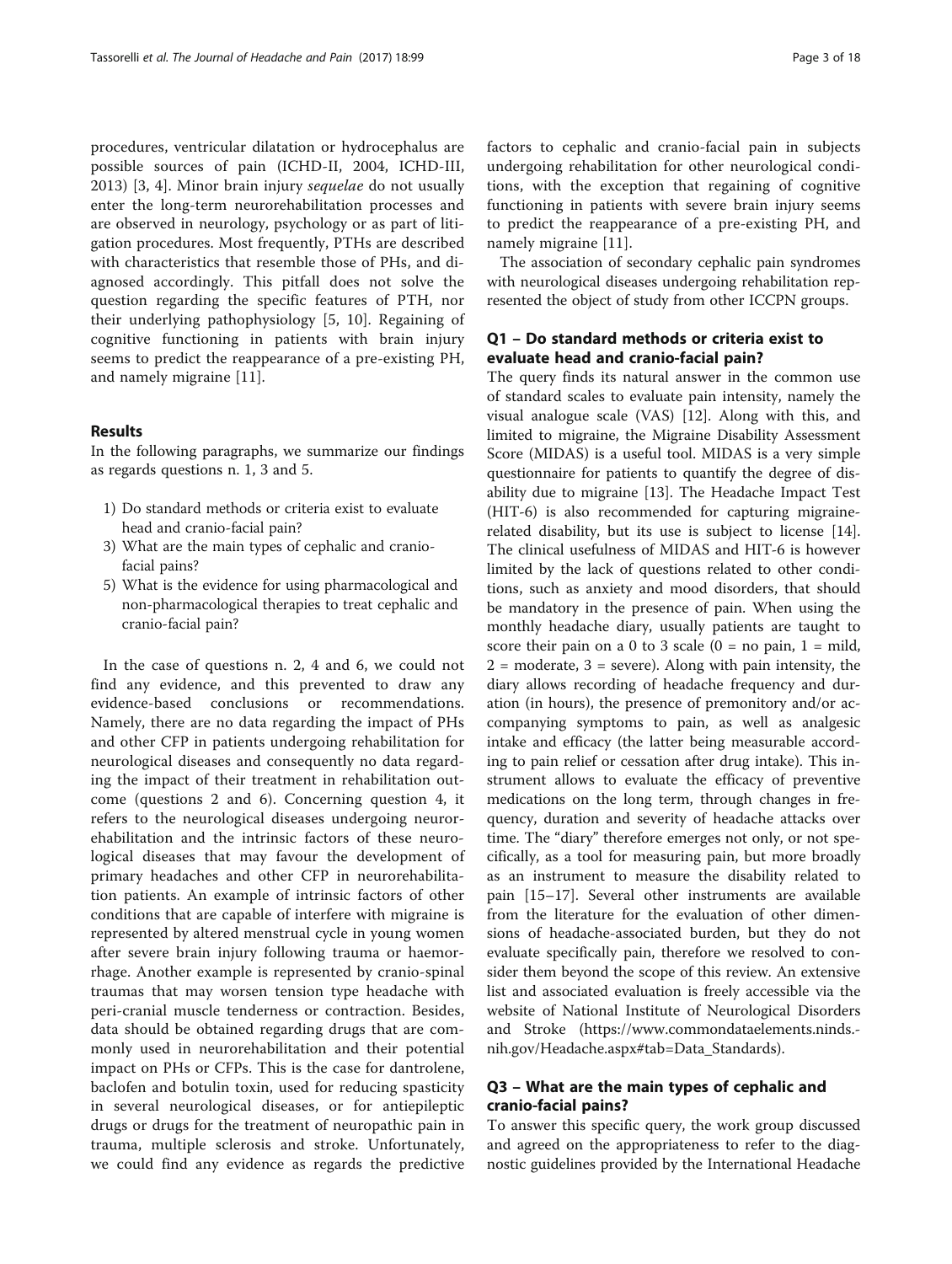Society (ICHD-II and ICHD-IIIbeta) [\[3](#page-13-0), [4\]](#page-13-0). These guidelines represent the universal diagnostic tool through which any head or facial pain, either primary or secondary, can be diagnosed following a common language and homogeneous criteria. In the absence of specific data from the literature on the frequency of observation of head pain in the neurorehabilitative setting, it seems reasonable to estimate that the most frequent types of head pain likely to be encountered in the neurorehabilitative setting are tension-type headache and migraine, based on their high prevalence in the general population. PTH can be an acute or chronic sequela in post-traumatic patients. The most frequent non-neuropathic pain is Temporomandibular Disorder (TMD), whereas Trigeminal Neuralgia (TN) is the most frequent neuropathic one. Local traumatic injuries (among which tooth extraction are not infrequent) may contribute to local neuropathic pain. Like these conditions, other pain syndromes, such as Burning Mouth Syndrome (BMS) of which little is known [\[18](#page-13-0)], require adequate instrumental diagnostic procedures to individuate any possible cause and possible treatment. As suggested by Zakrzewska [\[19](#page-13-0)], in a recent review on facial pains, the approach to patients changes according to the first medical referral and management changes as well depending on the current specialist. This apparently useless comment implies that the approach to pain should be on a multidisciplinary basis to ensure adequate management.

## Q5 – What is the evidence for using pharmacological and non-pharmacological therapies to treat cephalic and cranio-facial pain?

Pharmacological and non-pharmacological guidelines for PHs are available by the Italian Society for the Study of Headaches (Società Italiana per lo Studio delle Cefalee, SISC) [\[20](#page-13-0)]. These guidelines refer to both pharmacological and non-pharmacological treatment for PH types. We chose to refer to the Italian guidelines since the ICCPN is nationally based. However, they were integrated with a search of literature published after their release, which did not yield further significant information regarding conventional pharmacological therapies. Given

|  |  | <b>Table 1</b> Treatments for PHs and other CFP as outlined in the text |  |  |  |  |  |  |  |  |  |  |
|--|--|-------------------------------------------------------------------------|--|--|--|--|--|--|--|--|--|--|
|--|--|-------------------------------------------------------------------------|--|--|--|--|--|--|--|--|--|--|

| Manual therapy                                                                               |
|----------------------------------------------------------------------------------------------|
| Psychological treatments                                                                     |
| Innovative non-pharmacological interventions – Information and<br>communication technologies |
| Herbal extracts                                                                              |
| Acupuncture                                                                                  |
| Local treatment                                                                              |
| Botulinum toxin                                                                              |
| Invasive treatment for chronic orofacial pain                                                |

the lesser strong evidence for non-pharmacological treatments, a detailed description of the search results is described in the following sections, as summarized in Table 1. Particular emphasis was put on manual therapy and psychological treatment, given their availability in the neurorehabilitative setting, to endorse their use in pain treatment even in those attendant conditions unrelated to the primary disability undergoing rehabilitation.

#### Manual therapy for PHs

An electronic search was done on Medline (Pubmed), Embase and Cochrane Central Register of Controlled Trials and Scopus. The reference lists of potentially relevant trials, meta-analyses and systematic reviews were also searched. The key words and phrases used were migraine, tension-type headache, chronic migraine, chronic daily headache combined with manual therapy, physical therapy or physiotherapy, massage therapy, osteopathic and chiropractic. All RCTs conducted on PHs written in English using manual therapy (MT) were evaluated.

In order to answer the question, the task force, and namely the physical therapists, reviewed all clinical trials and reviews aimed to assess the effects of MT in patients with PHs. Twenty-nine scientific articles were screened for inclusion; 8 of them were excluded because manual treatments were variously combined with nutraceutical treatment, multidisciplinary approach, mental imagery and kinesiotaping; 21 full-articles were reviewed.

For MT, we considered any physical treatment used by physiotherapists, chiropractors, osteopaths, physicians to treat and to manage musculoskeletal disorders and pain. MTs include, but are not limited to, massage, dry needling, soft tissue mobilization, instrument-assisted soft tissue mobilization, rolfing, non-thrust manipulation (mobilization), thrust manipulation (HVLA), myofascial release, strain-counterstrain, muscle energy techniques (MET) spinal manipulation (SM) and osteopathic manipulative treatment (OMT). These manual interventions do not use drugs for the treatment of pain syndromes and/or diseases. Table [2](#page-4-0) summarizes levels of evidence and grades of recommendations of MTs for PHs.

#### Chiropractic therapy

A randomized, placebo-controlled, factorial clinical trial of chiropractic and medical therapies in primary care showed that the association of chiropractic treatment (high velocity, low amplitude thrusting manipulation to any dysfunctional joints from occiput to third thoracic vertebrae) with amitriptyline is more effective than each treatment administered individually, in patients with chronic tension-type headache (TTH) [\[21\]](#page-13-0).

Posadzki and Emst [[22](#page-13-0)] evaluated the effects of SM in patients with migraine: 3 RCTs were published before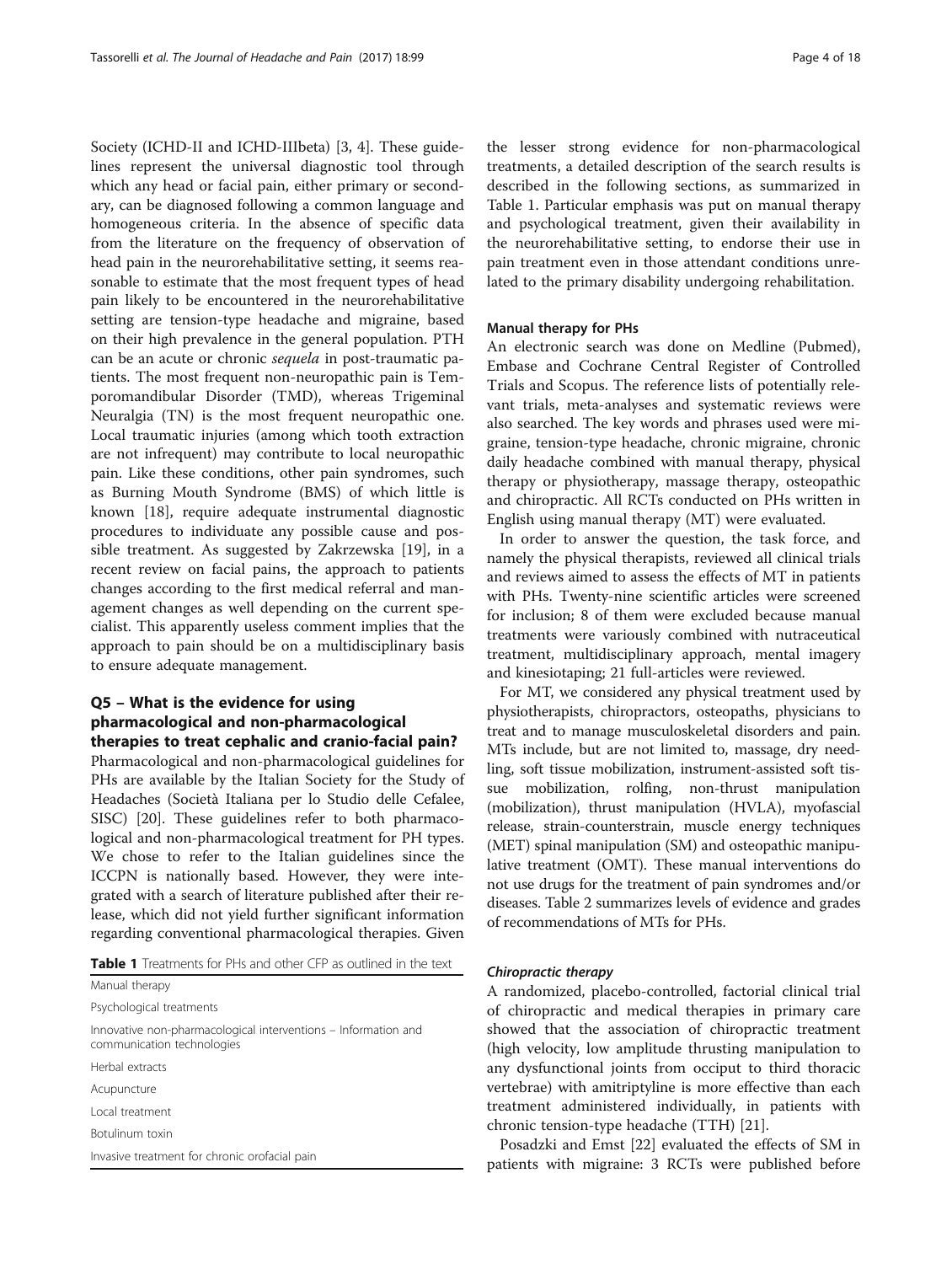| Type of manual therapies           | Levels of evidence | Grades of recommendations |  |  |  |
|------------------------------------|--------------------|---------------------------|--|--|--|
| Chiropractic therapy               |                    |                           |  |  |  |
| Osteopathic Manipulative Treatment |                    |                           |  |  |  |
| Myofascial technique               | $\sqrt{-}$         |                           |  |  |  |
| Multimodal Approach                |                    |                           |  |  |  |

<span id="page-4-0"></span>Table 2 - Summary table of levels of evidence [\[181](#page-17-0)] and grades of recommendations of manual therapies for primary headaches

Legend for Levels of evidence

1++ High quality meta-analyses, systematic reviews of RCTs, or RCTs with a very low risk of bias

1+ Well-conducted meta-analyses, systematic reviews, or RCTs with a low risk of bias

1- Meta-analyses, systematic reviews, or RCTs with a high risk of bias

2++ High quality systematic reviews of case control or cohort or studies; high quality case control or cohort studies with a very low risk of confounding or bias and a high probability that the relationship is causal

2+ Well-conducted case control or cohort studies with a low risk of confounding or bias and a moderate probability that the relationship is causal

2- Case control or cohort studies with a high risk of confounding or bias and a significant risk that the relationship is not causal

3 Non-analytic studies, e.g., case reports, case series

4 Expert opinion

Legend for Grades of recommendations

A: At least one meta-analysis, systematic review, or RCT rated as 1++, and directly applicable to the target population; or a body of evidence consisting principally of studies rated as 1+, directly applicable to the target population, and demonstrating overall consistency of results

B: A body of evidence including studies rated as 2++, directly applicable to the target population, and demonstrating overall consistency of results; or

extrapolated evidence from studies rated as1++ or 1 +

C: A body of evidence including studies rated as 2+, directly applicable to the target population and demonstrating overall consistency of results; or extrapolated evidence from studies rated as 2++

D: evidence level 3or4; or extrapolated evidence from studies rated as 2 +

GPP: recommended best practice based on the clinical experience of the guideline development group

ICHD-II release, one of them [[23](#page-13-0)] showed that the effect of SM for the treatment of migraine is comparable to placebo, the other two, showed no difference between medication therapy and cervical manipulation [\[24\]](#page-13-0) and between medication therapy and SM [[25](#page-13-0)] in terms of Headache Index Score and headache duration. In the same year, the Authors [\[26](#page-13-0)] published another systematic review to clear up the confusion about the use of SM, concluding that there is no clear evidence of efficacy for SM and emphasized the low quality of the studies included in the revision.

In 2012, the same Authors [[27](#page-13-0)] reported results from 4 RCTs regarding SM for TTHs. Four RCTs, included in the review, suggested that SM was more effective than drug therapy, SM plus placebo, sham plus amitriptyline or sham plus placebo, usual care or no intervention. It is worth mentioning the paper by Chaibi et al. [\[28](#page-13-0)] where the Authors propose a protocol design to solve the issue regarding sham intervention to be used as placebo treatment in clinical trials involving SM. A recent threearmed, single-blinded, placebo, randomized controlled trial [[29\]](#page-13-0), suggested that the effect of SM in migraine patients is probably due to a placebo effect.

#### Osteopathic manipulative treatment

A RCT by Voigt et al. [[30](#page-13-0)] analysed the effect of osteopathic manipulative treatment (OMT) in female migraine patients and highlighted the statistically significant reduction of pain intensity and pain-related disability in treated vs untreated patients. Cerritelli et al. [[31](#page-13-0)] comparing OMT to drug and sham groups, suggested that OMT is a useful procedure for migraine

management. Recently, D'Ippolito et al. reported that after four 45-min OMT sessions patients with highfrequency migraine and comorbid mood disorders showed significant improvement on pain and anxiety disorders [[32\]](#page-14-0). OMT may be preferred over other treatment modalities and may benefit patients with adverse effects to medications or difficulty in complying with pharmacological treatments [[33](#page-14-0)]. In a systematic review, Cerritelli et al. [[34](#page-14-0)] concluded that the evidence supporting the effectiveness of OMT in decreasing pain intensity and frequency, as well as in reducing disability in patients with headache, is still preliminary and methodologically poor.

#### Myofascial release technique

The myofascial release technique proved more effective than the control treatment (simple touch) in patients with episodic and chronic TTH [[35\]](#page-14-0). The efficacy of combination of myofascial muscular and manipulative techniques has been reported for pain-related disability and pericranial tenderness in TTH [\[36\]](#page-14-0) as well as for pain perception and neck mobility [[37\]](#page-14-0). For both episodic and chronic TTH, joint mobilization, muscle stretching, soft, connective and muscle tissue manipulation were more effective in the short and long period when compared to conventional treatments [[38, 39](#page-14-0)].

#### Multimodal approach

A SR published in 2011 [[40\]](#page-14-0) has evaluated the effects of different types of MT (intended as combination of different modalities) in patients with migraine. Seven trials were reviewed, including 6 studies published before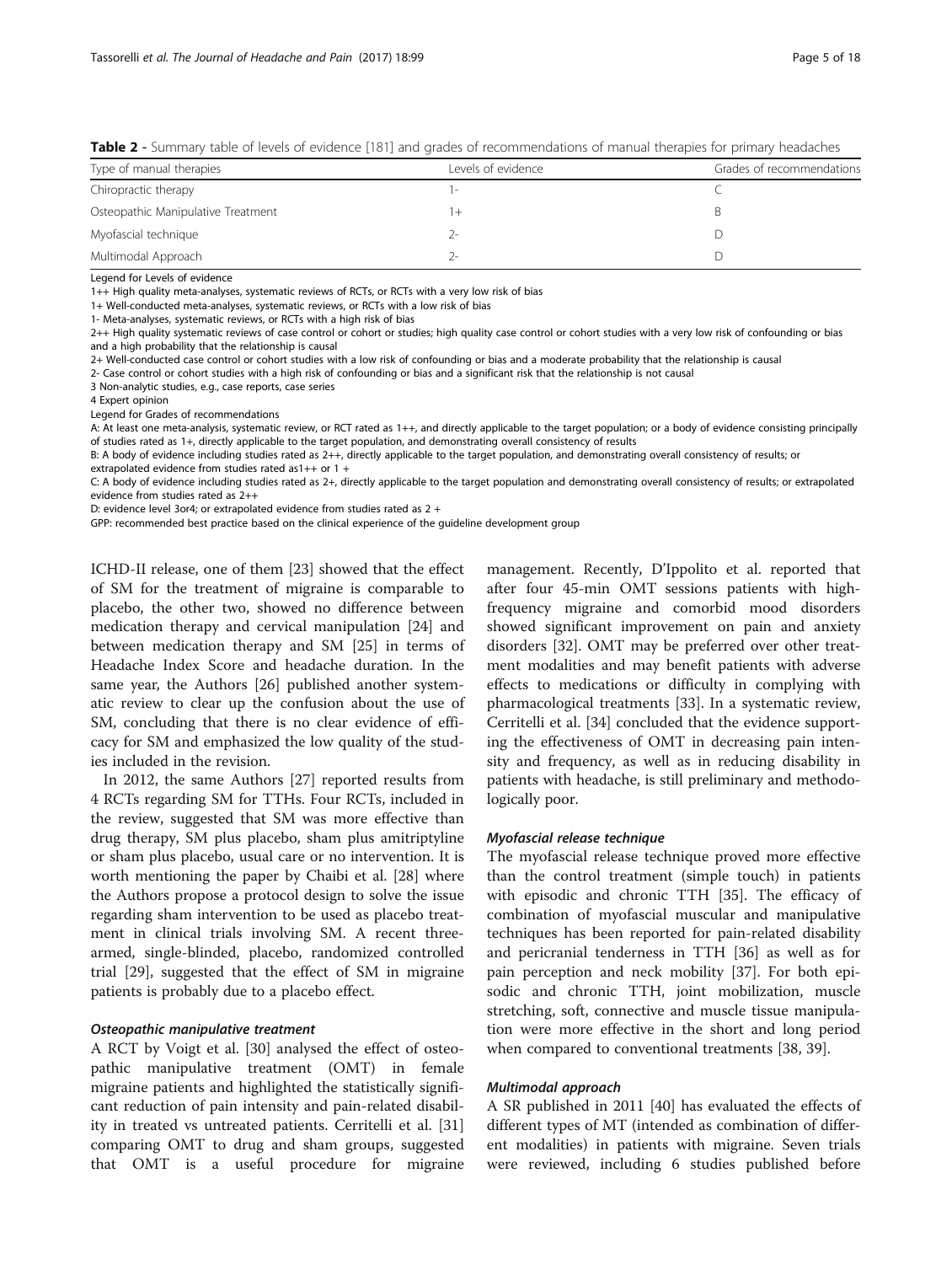ICHD-II [[3\]](#page-13-0) release. The results suggest that physiotherapy (massage, muscle relaxation, breathing exercise and thermal bio-feedback) and SM can be equally useful in migraine prophylaxis as propranolol or topiramate, but the methodological quality of the studies included is low, and only four studies showed statistically significant reductions.

A SR [\[41\]](#page-14-0) assessing the quality of RCTs published from the year 2000 to April 2013 reports that the effectiveness of MT for TTH cannot be completely assessed due to the heterogeneity in study design, outcome measures, and different treatments. Nevertheless, the results suggested that patients with TTH receiving MT (spinal mobilisation, SM, acupressure and OMT) showed better progress than those receiving conventional treatment or placebo. A further SR [\[42\]](#page-14-0) evaluated the efficacy of MT (massage, mobilization of cervical and thoracic spine, relaxation and stretching) in chronic PHs, showing that MT has an efficacy in the management of chronic TTH that equals preventive medication with tricyclic antidepressants. A SR and MA [[43](#page-14-0)] conducted to evaluate the effectiveness of interventions used by physiotherapists (relaxation, posture correction, exercises, education for muscle tension release, resistance training, orofacial techniques and mobilization) on patient with migraine and TTH showed statistically significant reduction in the intensity, frequency and duration of headache. The Authors concluded suggesting the need of methodological adequate RCTs. Fernández-de-Las-Peñas and Cuadrado [\[44](#page-14-0)] state that several types of MT (joint manipulation and/or mobilization, soft tissue interventions, therapeutic exercises and needling therapies) used in a multimodal approach could be effective for headache management.

In summary, studies related to MT do not allow conclusive indications in PHs, although there is some compelling evidence on the efficacy of MT in episodic and chronic TTH. Further studies based upon rigorous methodology are needed. More specifically, careful selection of homogeneous populations, precise evaluation of frequency and duration of treatments (or their association) and comparable methods to assess outcome reliability are needed.

#### Manual therapy for other cranio-facial pains

We conducted a search on Medline (Pubmed), Embase and Cochrane Central Register of Controlled Trials and Scopus. The reference lists of potentially relevant trials, meta-analyses and systematic reviews were also searched. The key words and phrases used were orofacial pain, temporomandibular disorders, orthodontic treatment, manual therapy, massage therapy, physical therapy. In the initial search, ninety-eight full papers identified through database

searching, twenty-one papers were screened for inclusion and twelve full-articles were reviewed.

Cranio-facial pain (CFP) may be a manifestation of different diseases resulting from periodontal, vascular or sinus bone alterations, cancer or temporomandibular joint disorders (TMJDs) [[45](#page-14-0)]. Cervicogenic headache (CGH), a secondary headache due to neck disorders (Code 11.2.1 in the ICHD-III) [[4](#page-13-0)], is often treated with MT, but pain reduction and frequency reduction do not reach clinically relevant effect [\[43\]](#page-14-0). Treatments for TMJ disorders can be non-invasive, invasive and partially invasive [[46\]](#page-14-0). Among the non-invasive non-pharmacological therapies the available choices are occlusal splints, physical therapy, MT and acupuncture. The scientific literature highlights a lack of strong evidence on the effectiveness of orthodontic treatment to treat and prevent TMDs, including occlusal splints that do not significantly reduce the pain [[47, 48](#page-14-0)]. The RCT by von Piekartz and Hall [\[49](#page-14-0)] carried out on patients with CGH associated to TMJD, showed that the group that received MT to treat TMJD, in addition to cervical MT, showed significant reduction (that persisted to the 6-month follow-up) in all components of cervical impairment. The same was not observed in the cervical MT-treated group at any point. These observations indicate that manual therapists should look for features of TMJD when examining patients with cervical disorder, particularly if treatment fails when directed only to the latter [[50\]](#page-14-0).

Another RCT [\[51](#page-14-0)] reports clinical short-term benefit, yet not statistically significant, on pain intensity and joint range with MT and home exercise program. Although Moraes et al. [\[52](#page-14-0)] suggest that certain therapeutic exercises can be effective, studies performed to verify the effects of MT used as combination of conservative treatments prevent any attribution of effects to a specific treatment. Overall, systematic reviews show the poor quality of studies and lack of strong evidence for elaborating reliable recommendations. In the absence of evidence-based recommendations, conservative treatment reasonably represents the first choice for any patient. Surgical treatments should be considered only after failure of conservative approaches and should not be proposed in asymptomatic or lightly symptomatic patients [\[53](#page-14-0)–[56\]](#page-14-0).

#### Psychological treatments in PHs

The key words used in the literature search were psychological interventions, cognitive-behavioural therapy, relaxation training, biofeedback, EMDR, mindfulness therapy, hypnosis combined with headache, migraine, tension-type headache and chronic headache. A total of 80 publications were found. The final analysis was conducted on 23 studies.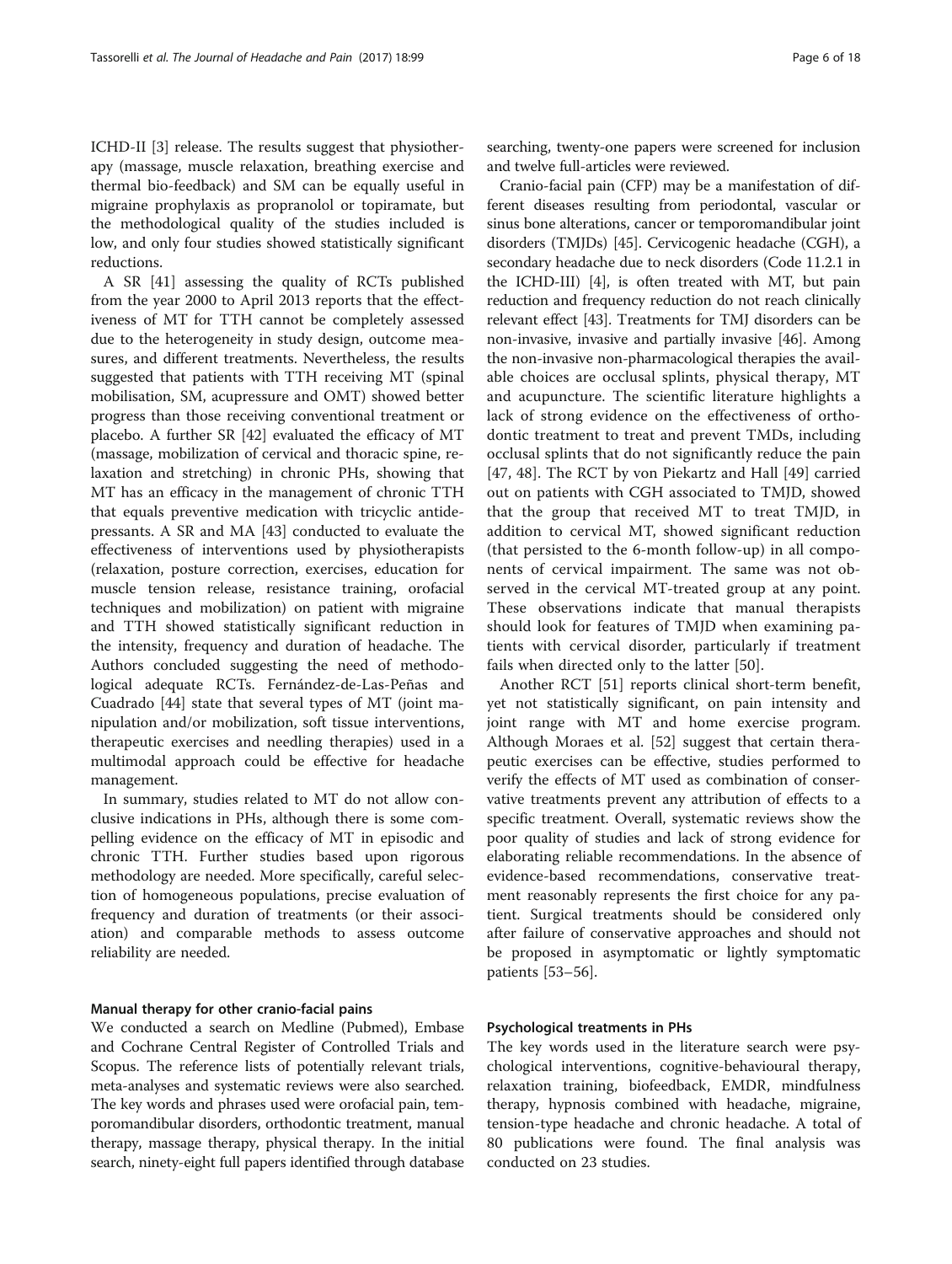Psychological treatment is useful to prevent headache progression to chronic form but it should be considered as an integration to pharmacological treatments, rather than an alternative tool. Psychological treatment is also an important part of headache therapy, since it can be used to manage the mood disorders often comorbid in patients with migraine. In fact, many studies suggested that migraine patients are usually comorbid to depression and anxiety [[57, 58](#page-14-0)] which are recognized to influence the prognosis and treatment, being a major risk factor associated with poorer outcome [\[59](#page-14-0), [60](#page-14-0)].

The comorbidity with major affective disorders is more prevalent in subjects suffering from the chronic type of migraine [\[61](#page-14-0)], who frequently report high levels of hopelessness and show a higher suicidal risk [\[62](#page-14-0)]. This consideration underscores the usefulness of an appropriate psychological assessment of migraine subjects and the opportunity to associate specific treatment in the subjects with psychiatric comorbidity. Table 3 summarizes levels of evidence and grades of recommendations of psychological treatments for PHs.

#### Cognitive-Behavioral Therapy (CBT)

CBT, the most common and successful psychological approach in treating pain, is effective in reducing disability and catastrophic reaction, whereas the effects on pain intensity are negligible [\[63](#page-14-0)]. CBT assesses dysfunctional emotions and thoughts and maladaptive behaviours aiming to reduce the emotional and physical suffering associated with pain and to mitigate psychological disorders [[64\]](#page-14-0), such as anxiety and mood disorders. Although it is rare for patients to become pain free, CBT helps to reduce pain, by keeping it under control [\[65](#page-14-0)]. Patients learn how to manage and therefore to reduce disability and related psychic-emotional worry [\[66](#page-14-0), [67](#page-14-0)]. Positive outcomes have been detected also in patients with chronic daily headache (with or without medication

Table 3 Summary table of levels of evidence [[181\]](#page-17-0) and grades of recommendations of psychological treatments for primary headaches

| .                                                |                       |                              |  |  |
|--------------------------------------------------|-----------------------|------------------------------|--|--|
| Type of psychological<br>treatments              | Levels of<br>evidence | Grades of<br>recommendations |  |  |
| Cognitive-behavioral therapy                     | $1+$                  | Α                            |  |  |
| Acceptance and Commitment<br>Therapy             | $1+$                  | А                            |  |  |
| Mindfulness Therapy                              | 4                     | GPP                          |  |  |
| Relaxation training                              | $2 + +$               | B                            |  |  |
| <b>Biofeedback</b>                               | $1+$                  | Α                            |  |  |
| Eye Movement Desensitization<br>and Reprocessing | $2+$                  | $\subset$                    |  |  |
| <b>Hypnosis</b>                                  | $2+$                  |                              |  |  |

Legend Levels of evidence and Legend Grades of recommendations as for Table [2](#page-4-0)

overuse), when treated with CBT alone or in association with pharmacological treatments [\[68\]](#page-14-0). Penzien and coll. [[69\]](#page-14-0) found that CBT reduces disability in TTH by 50%, compared to the 33% reduction observed following treatment with amitriptyline. A qualitative study conducted by Morgan et al. [[70\]](#page-14-0) on 20 adult migraine patients with at least four headache days per month, reported that CBT was identified by patients as a good 'tool' in preventing and managing their attacks and reducing stress. In addition, Gunreben-Stempfle and coll. [[71\]](#page-14-0) demonstrated that behavioural management of migraine increases the belief that migraine can be influenced by one's own behaviour and decreases the belief that migraine is primarily influenced by chance or fate. Systematic reviews [[72](#page-14-0), [73](#page-14-0)] stated that the potential effectiveness of CBT in headaches is still unknown, even though it may contribute in the long run to avoid sideeffects and costs of medications, as well as other associated health service and personal costs [[74\]](#page-14-0).

## Mindfulness Therapy (Mind-T) and Acceptance and Commitment Therapy (ACT)

During the last two decades, new clinical interventions, i.e. Mindfulness Therapy (Mind-T) and Acceptance and Commitment Therapy (ACT) (third-generation behavioural therapy), have been developed. Mind-T based interventions [\[75](#page-14-0)] include meditation and yoga, and focus on the importance of being fully engaged in the present rather than worrying about past or future events. Grant [[76\]](#page-14-0) pointed out that meditative practices may positively influence the underlying processes of chronic pain, thus emphasizing their high pain-killer function. A RCT by Cathcart e coll. [[77](#page-14-0)] reported the efficacy of Mindfulness-Based Cognitive Therapy (MBCT) in the treatment of chronic TTH, while Wells e coll. [\[78](#page-14-0)], through a pilot study on 19 migraine patients undergoing Mindfulness-Based Stress Reduction (MBSR), reported positive effects on migraine attack duration and related disability, although they failed to demonstrate statistically significant changes in attack frequency and intensity. ACT points to the development of psychological flexibility, the ability to experience the present moment and accept negative thoughts without judgement. Mo'tamedi et coll. [[79\]](#page-15-0) showed ACT efficacy in reducing headache disability and its related distress, but not in decreasing the sensory perception of pain in 30 patients suffering from either chronic TTH or migraine without aura. The paucity and limitation of available studies suggest the need to extensively assess ACT before recommending it for the treatment of chronic pain [[80\]](#page-15-0), however both ACT and Mind-T show considerable promise for improving outcomes of migraine patients, particularly in reducing headache-related disability and affective distress.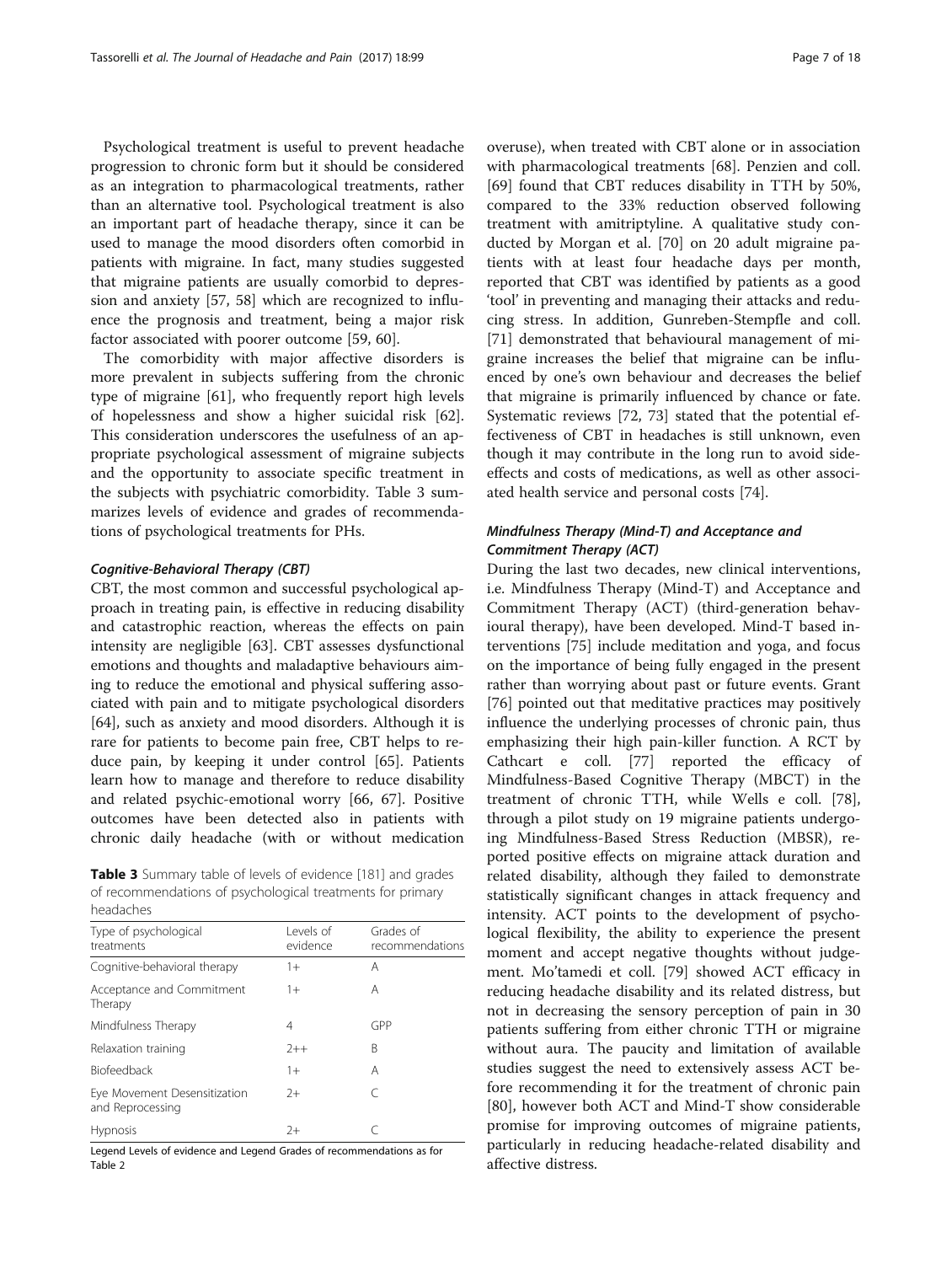#### Relaxation training (RT)

Relaxation training (RT) is a behavioural technique which helps to break the cycle of stress response favouring physiological and psychological relaxation, which will then facilitate rational and logical thought processes [[81\]](#page-15-0). RT includes progressive muscle relaxation, breathing exercises, autogenic training, guided imagery, meditation and audio-video programs, commonly used as facilitators [[82\]](#page-15-0). RT mitigates sympathetic nervous system excitement and muscle tension to ease body relaxation in order to manage anxiety that can cause headache recurrence [\[83](#page-15-0)–[85](#page-15-0)].

Aerobic endurance training (AET) can be also recommended as part of multidisciplinary programs for migraine treatment [\[86](#page-15-0)–[89\]](#page-15-0), since it has been revealed that it may lead to an increased pain threshold and reduce the migraine attacks frequency, by improving the attentional performance of patients [[90](#page-15-0)]. AET is considered an encouraging alternative for migraine patients, even though high-quality studies are scant [\[89](#page-15-0)].

#### Biofeedback (BFB)

Biofeedback (BFB) training has been proven to mitigate migraine, increase RT efficacy and manage pain and stress [\[91](#page-15-0)–[94\]](#page-15-0). Patients learn to modulate muscle tension, peripheral body temperature, heart rate, by means of self-control and relaxation techniques, in order to reduce or eliminate headache symptoms [\[95\]](#page-15-0). In particular, electromyographic (EMG), thermal, and electrogalvanic BFB interventions are effective in patients involved in multidimensional programs, in addition to CBT, or administered as single treatment [\[96](#page-15-0)]. The US Headache Consortium [\[97](#page-15-0)] assigned the highest level of evidence to thermal and EMG-BFB in migraine treatment and stress management, and the meta-analysis conducted by Nestoriuc et al. [\[98](#page-15-0)] stated that BFB interventions can be effective for the treatment of TTH and migraine. According to Lake [\[99\]](#page-15-0), behavioural treatments, such as BFB training and relaxation therapy, may have a prophylactic efficacy in migraine.

#### Eye Movement Desensitization and Reprocessing

Eye Movement Desensitization and Reprocessing (EMDR), aiming at reducing the long-lasting effects of distressing memories by developing more adaptive coping mechanisms [[100](#page-15-0)], may be effective in the treatment of chronic pain. An observational clinical trial using a pre-test/post-test design with a 3-month follow-up [[101](#page-15-0)] investigated the efficacy of EMDR in migraine patients by specifically treating traumas related to headaches (e.g., first experienced/remembered headache attack and recalled traumatic events associated to the first headache attack). Patients received an average of eight 50-min sessions on a weekly basis over a 3-month period. At the 3-month follow-up, significant decreases in headache frequency and duration occurred, with less analgesic intake, but no reduction in pain intensity.

#### Hypnosis

Hypnosis may be used on adult patients with migraine and headache [\[102](#page-15-0)–[104\]](#page-15-0) and it is advised for patients with Persistent Idiopathic Facial Pain [\[105\]](#page-15-0) or temporomandibular disorders (TMDs) [[106, 107](#page-15-0)].

#### Psychological treatments for other CFPs

The key words used in the literature search were psychological interventions, cognitive-behavioural therapy, relaxation training, biofeedback, EMDR, mindfulness therapy, hypnosis combined with facial pain, facial neuralgia, trigeminal neuralgia and temporomandibular disorders.

TMDs are major causes of non-dental pain in the orofacial region, and may also induce headache [\[108](#page-15-0)]. The International Classification of Headache Disorders, 3rd edition (ICHD-3) [\[4](#page-13-0)] recognizes headache attributed to TMDs and identifies specific criteria but, since headache and TMDs are very frequent, have multifactorial origins, and have similar or overlapping symptoms, diagnosis is often confused. A key component in the management of patients with TMDs is the behavioural modification of maladaptive habits [\[109](#page-15-0)]. A review by Aggarwal and coll. [[110\]](#page-15-0) underlined that CBT, either alone or in combination with BFB, can improve outcomes for patients with TMDs in secondary care. However, further research is needed to assess its efficacy in primary care and in management of other chronic orofacial pain conditions [[111\]](#page-15-0). The emphasis is on a medical multidisciplinary model similar to those used for other musculoskeletal disorders [[112](#page-15-0)]. It is also important to tailor treatment to individual patient needs and preferences [\[113](#page-15-0)].

Patient education is a significant part of pain therapy, since it can improve the adherence to nonpharmacological therapy by increasing self-efficacy and influencing the locus of control. By improving knowledge of their headache disorder, patients may be more successful in managing their disease, being active in the therapy [[114](#page-15-0)]. It is conceivable that patient education, as part of multidisciplinary treatment, may contribute to improve chronic pain syndromes [[114\]](#page-15-0).

## Innovative non-pharmacological interventions – Information and communication technologies (ICT)

Among the more innovative non-pharmacological approaches to headaches, it is noteworthy mentioning the international project coordinated by the National Neurological Institute "C.Mondino" (Pavia, Italy) (funded by the European Commission), which proposes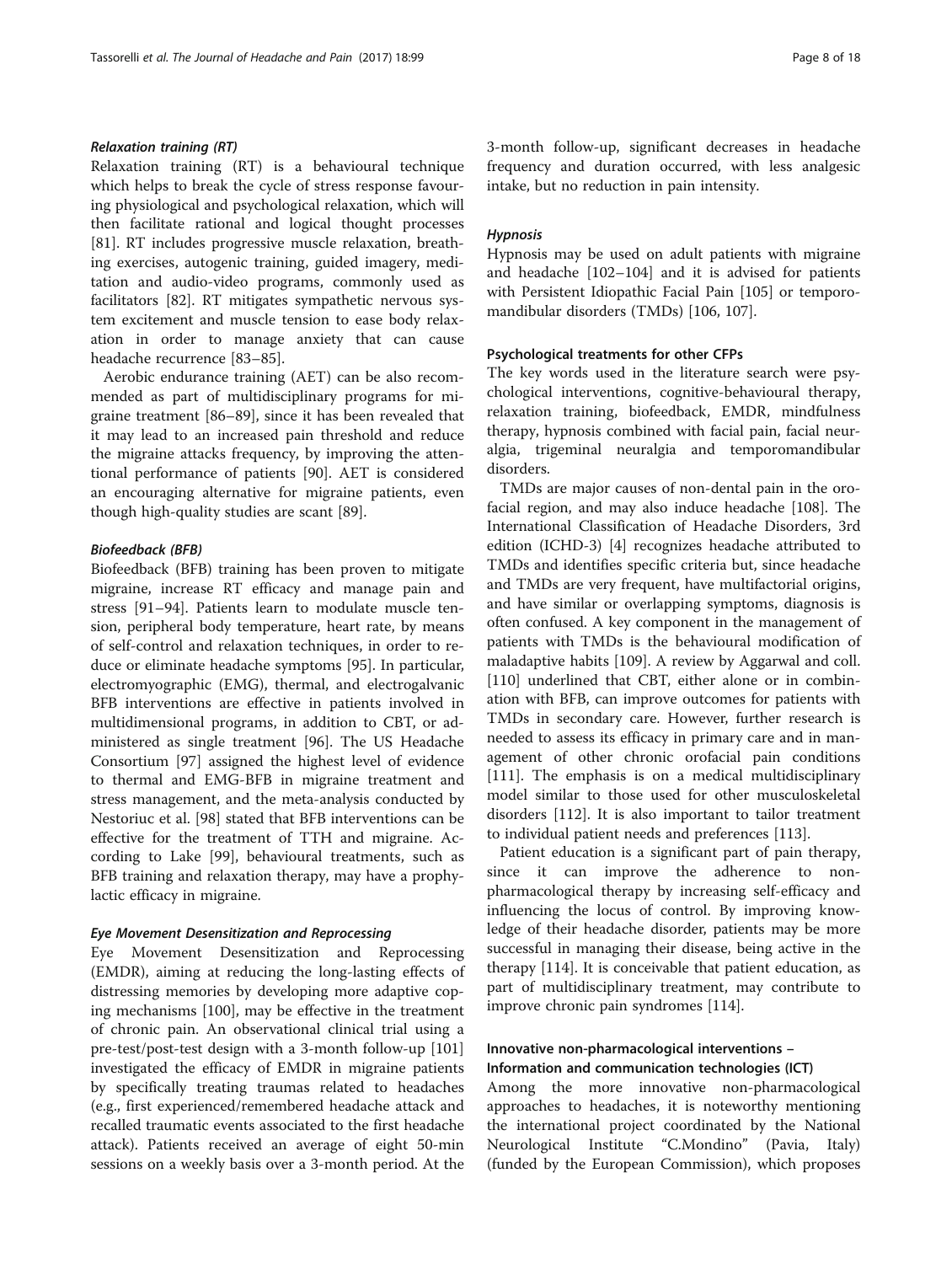the adoption of a headache diary supported by alerts and alarms for the patients and the doctors [\(www.comeos](http://www.comeostas-project.eu)[tas-project.eu](http://www.comeostas-project.eu)) as an adjunct tool for the management of medication overuse headache (MOH). A said above, patients suffering from headache are usually asked to record their attacks. The diary results in a useful tool to monitor pain and drug use/overuse, as well as to obtain an improved control of relapses into overuse [\[115\]](#page-15-0). Very little is known about the applicability of electronic diaries in MOH patients, but their implementation seems important also as mean for empowering the patients in the self-management of their condition. Encouraging results have been reported by Sorbi and coll. [\[116\]](#page-15-0) in a pilot study conducted on 100 patients with chronic migraine, which demonstrated the feasibility and acceptability of an online digital assistance (ODA), intended as an adjuvant to face-to-face or Internet-based cognitive behavioural treatment. ODA application was designed to support home-based training of behavioural attack prevention in chronic migraine, focusing on the identification of attack precursors and the support of preventive health behaviour. According to the Authors, ODA seems to offer a generic tool to combine mobile coaching with diary monitoring, independently of time and space. The effectiveness of these ICT tools on headache improvement remains to be established. Although several qualified studies are published regarding internet-delivered psychological therapies, there is insufficient evidence to draw conclusions regarding this approach [[117\]](#page-15-0).

## Herbal extracts

This topic has been subject to review for the implementation of the SISC guidelines [\[20\]](#page-13-0), already mentioned, to which reference should be made for PHs. More recent studies seem to suggest a possible role of Chinese herbs, but the description of active principle is lacking and the quality of studies is low, especially for characterization of patients and interventions [[118](#page-15-0), [119](#page-15-0)]. No scientific evidence was found on other CFP and treatment with herbal extracts.

#### Acupuncture

An electronic search was done on Medline (Pubmed), Embase and Cochrane Central Register of Controlled Trials and Scopus. The key words and phrases used were facial pain, facial neuralgia, trigeminal neuralgia, headache, migraine, TTH combined with acupuncture.

Acupuncture treatment seems effective up to 3 months in TTH; efficacy on migraine attacks has been reported but data are weak and as regards migraine prevention data are still controversial. As stated in SISC guidelines [[20\]](#page-13-0), the control (sham-acupuncture) utility and efficacy has not been clarified yet. Acupuncture has been used to treat other orofacial pain syndromes. In the controlled study conducted by Simma et al. [[120](#page-15-0)], acupuncture showed an immediate effect higher than the sham treatment. However, the limited number of patients and inadequacy of sham treatment do not allow conclusive results although a systematic review highlights the short-term utility of acupuncture (compared to sham acupuncture) in muscle-originating facial pain [[121](#page-15-0)]. It is extremely difficult to quantify the real effectiveness of active acupuncture treatment. As recently discussed, another major issue is represented by the variability of methodology (needle positioning, treatment duration, session frequency), which contributes to outcome variability [[122](#page-15-0)]. Both reviews by Yang et al. [\[123](#page-15-0)] and Linde et al. [\[124](#page-16-0)] conclude that verum acupuncture may have a higher effect than sham acupuncture over migraine recurrence, but rigorous RCTs are needed. A recent trial [[125\]](#page-16-0) concluded that acupuncture may be associated with long-term reduction of migraine recurrence compared to sham acupuncture. However, as stated by Gelfand [\[126](#page-16-0)], the placebo effect linked to the Deqi sensation (numbness, soreness and distension induced in acupuncture group, and not in sham group) may be responsible for the apparent efficacy as placebo effect. The issue remains, therefore, controversial.

#### Local treatment

An electronic search was done on Medline (Pubmed), Embase and Cochrane Central Register of Controlled Trials and Scopus. The keywords and phrases used were topical treatments combined, topical lidocaine, topical ketamine, topical amitriptyline, topical clonidine, topical capsaicin combined with neurofacial pain, localized neuropathic and chronic pain.

The possibility of topical administration of pain killers has been developed nearly 20 years ago. Since then, topical medications have been made available as gel, cream, spray, mouthwash and even lollipop. The effects of capsaicin, lidocaine, gabapentin, clonazepam, amethocaine delivered as topical therapies are well known in orofacial pain syndromes. Local pharmacological therapies are available as topical or trans-dermal preparations [\[127](#page-16-0), [128\]](#page-16-0). Topical treatment is defined as local application of substances that are absorbed locally and have an effect confined to the site of application. This is also the case of endo-oral application such as lidocaine in dental procedures. Alternatively, transdermal absorption provides local absorption and systemic effects (other examples are nitrates or hormonal or nicotine delivery). The drug, locally administered, is intended to stimulate local receptors to reduce local nociceptive "traffic", thus inhibiting hyperactivity and central sensitization. Mason et al. [[129\]](#page-16-0), after reviewing 16 meta-analyses, concluded that the reliability of capsaicin efficacy on neuropathic and muscle-skeletal pain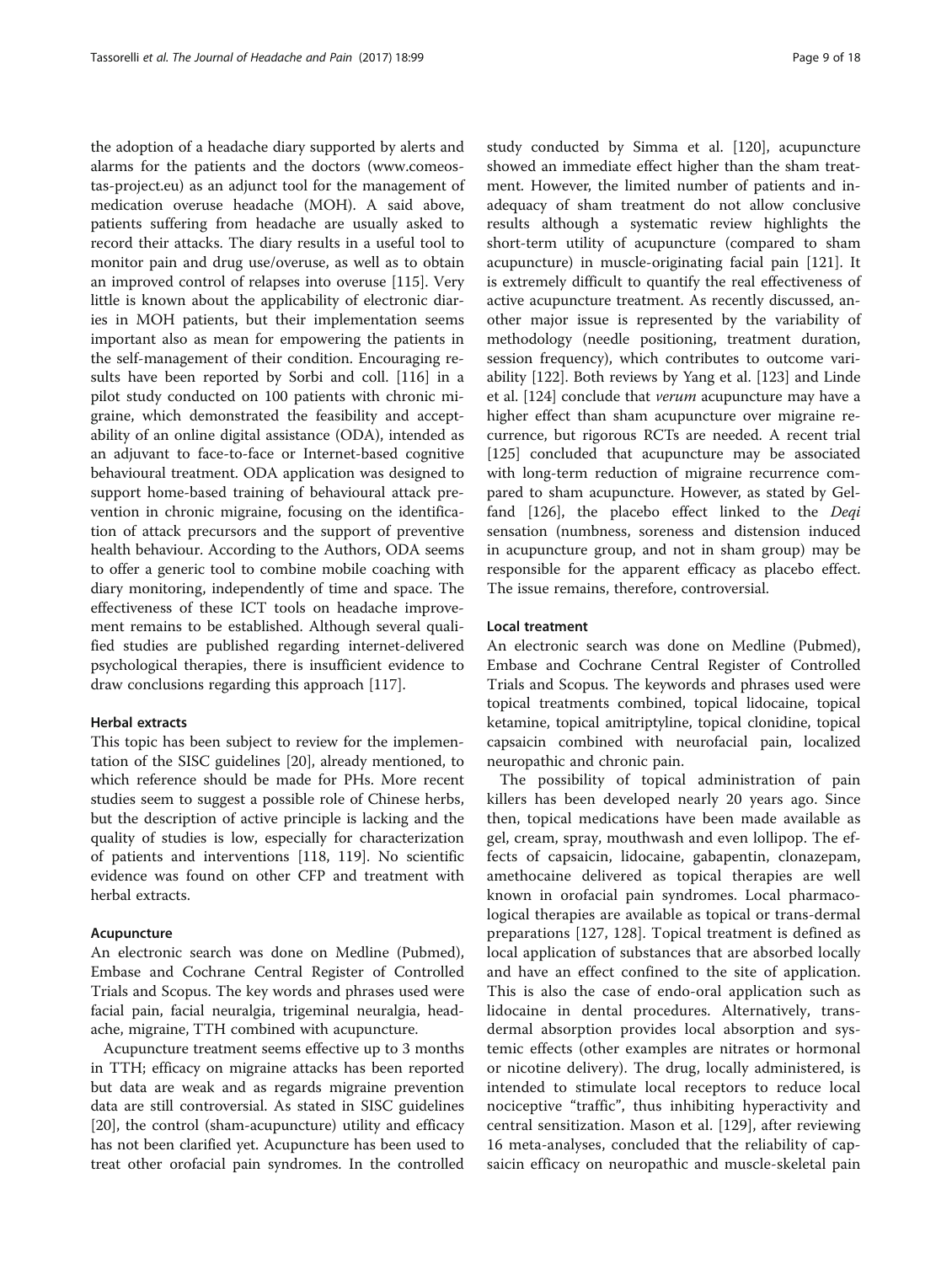is not guaranteed, even though the substance is more effective than placebo. The evidence from controlled trials on the efficacy and tolerability of topically applied, high-concentration (8%) capsaicin in chronic neuropathic pain in adults is reported by Derry et al. [[130\]](#page-16-0) who also report that the additional proportion of subjects who benefit over control is not large, but for those who do obtain high levels of pain relief there are additional improvements in sleep, fatigue, depression and quality of life. However, as Authors highlight, even when efficacy is established, there are unknown risks following repeated application on the long run, especially on epidermal innervation. Conversely, there are insufficient data to draw any conclusions about the efficacy of low-concentration capsaicin cream in the treatment of neuropathic pain [\[131](#page-16-0)]. A retrospective study shows that 8% capsaicin patch induces relief of pain up to 12 weeks in patients with severe neuropathic pain. The effect is fast, starting right after placement, it is well tolerated, but it is cost-limited [[132](#page-16-0)]. Cochrane Library reviews evaluated efficacy and tolerability of capsaicin and lidocaine in HIV-post-herpetic neuralgia, peripheral neuropathies and osteoarthritis [[133\]](#page-16-0). Capsaicin, either at low (0,075%) or high (8%) concentration, is able to induce relief in chronic neuropathic pain in adults with limited and transient side effects. Low dosecapsaicin cream shows better efficacy compared to placebo, whereas high dose-capsaicin creams have higher efficacy on pain as well as on pain-related symptoms, such as sleep and life quality. High dose capsaicin patch provides efficacy equal to other systemic therapies. However, the high cost and the permanent disruption of local peripheral sensory fibres should advise to limit its use to those cases unresponsive to other therapies and to avoid repeated local delivery in the absence of severe pain. Topical lidocaine has a low impact on pain and it cannot be recommended as local therapy for neuropathic pain [\[134](#page-16-0), [135\]](#page-16-0). Local treatment associated with systemic drugs have been suggested for the BMS [[136](#page-16-0)–[138\]](#page-16-0). A review [\[139](#page-16-0)] on this issue outlines the efficacy of a combined treatment approach.

#### Botulinum toxin type A (BTX-A) for PHs

The key words used in the literature search were botulinum toxin combined with migraine, tension-type headache, chronic migraine and chronic daily migraine. As already reported in the SISC guidelines [\[20](#page-13-0)], as regards to the primary episodic headaches, BTX-A has shown good efficacy in several open-label studies while contradictory results have emerged from double-blindcontrolled-placebo-studies. The studies carried out have used different protocols, both individualized and standardized, different sites of inoculation and dishomogeneous groups of patients (especially in terms of attack frequency). A meta-analysis subsequent to SISC guidelines [\[140](#page-16-0)] did not confirm the efficacy in episodic PHs, at variance from what initially indicated by openlabel studies. Regarding chronic headaches, and as already indicated by the SISC guidelines [\[20](#page-13-0)], the data relating to BTX-A controlled-studies in chronic migraine support its effectiveness on multiple indicators of headache, disability and patient quality of life. This effect is comparable to that of drugs of proven efficacy in chronic migraine such as topiramate. The meta-analysis by Jackson et al. [\[140\]](#page-16-0) confirms the efficacy of BTX-A in chronic daily headache and chronic migraine. The randomized-placebo-controlled Phase III REsearch Evaluating Migraine Prophylaxis Therapy (PREEMPT) studies, extended to 56 weeks of observation, shows the greater effectiveness of BTX-A compared with placebo in chronic migraine, although there is not a direct comparison with other active drugs, and although the placebo effect is quite high [\[141, 142\]](#page-16-0). A subsequent analysis of the PREEMPT data [[143\]](#page-16-0), aimed at evaluating the effectiveness of BTX-A on subjects with chronic migraine and acute medication overuse, showed that BTX-A is more effective than placebo in reducing headache days, but it does not significantly reduce the consumption of overused symptomatic drugs, except for the triptans. The retrospective study of Lin et al. [[144\]](#page-16-0) on the efficacy of BTX-A in refractory chronic migraine has the limitation to have included in the review subjects treated with different protocols and with a follow-up certainly shorter than the PREEMPT study mentioned above, and therefore does not offer further evidence than those already known. As outlined by Silberstein et al. [[145](#page-16-0)], similarly to other preventive drugs, repeated injections (at least two or three) are recommended to evaluate response to the treatment. The confirmation of the efficacy of Onabotulinumtoxin A at the dose of 195 U in Medication Overuse Headache came from the largest post-marketing two years open-label prospective study by Negro et al. [\[146\]](#page-16-0).

## Botulinum toxin type A (BTX-A) for other CFPs

An electronic search was done on Medline (Pubmed), Embase and Cochrane Central Register of Controlled Trials and Scopus. The key words and phrases used were botulinum toxin combined with trigeminal neuralgia and facial pain.

BTX-A has acquired a further field of application represented by trigeminal neuralgia (TN) refractory to drug therapy for which reference is made to the guidelines of the European Federation of Neurological Societies (EFNS) [[147\]](#page-16-0). The first open-label study, on the efficacy of BTX-A in the treatment of TN was published in 2002 [[148\]](#page-16-0). The Authors report a 50% reduction of pain and frequency of attacks in 8 of 11 patients who were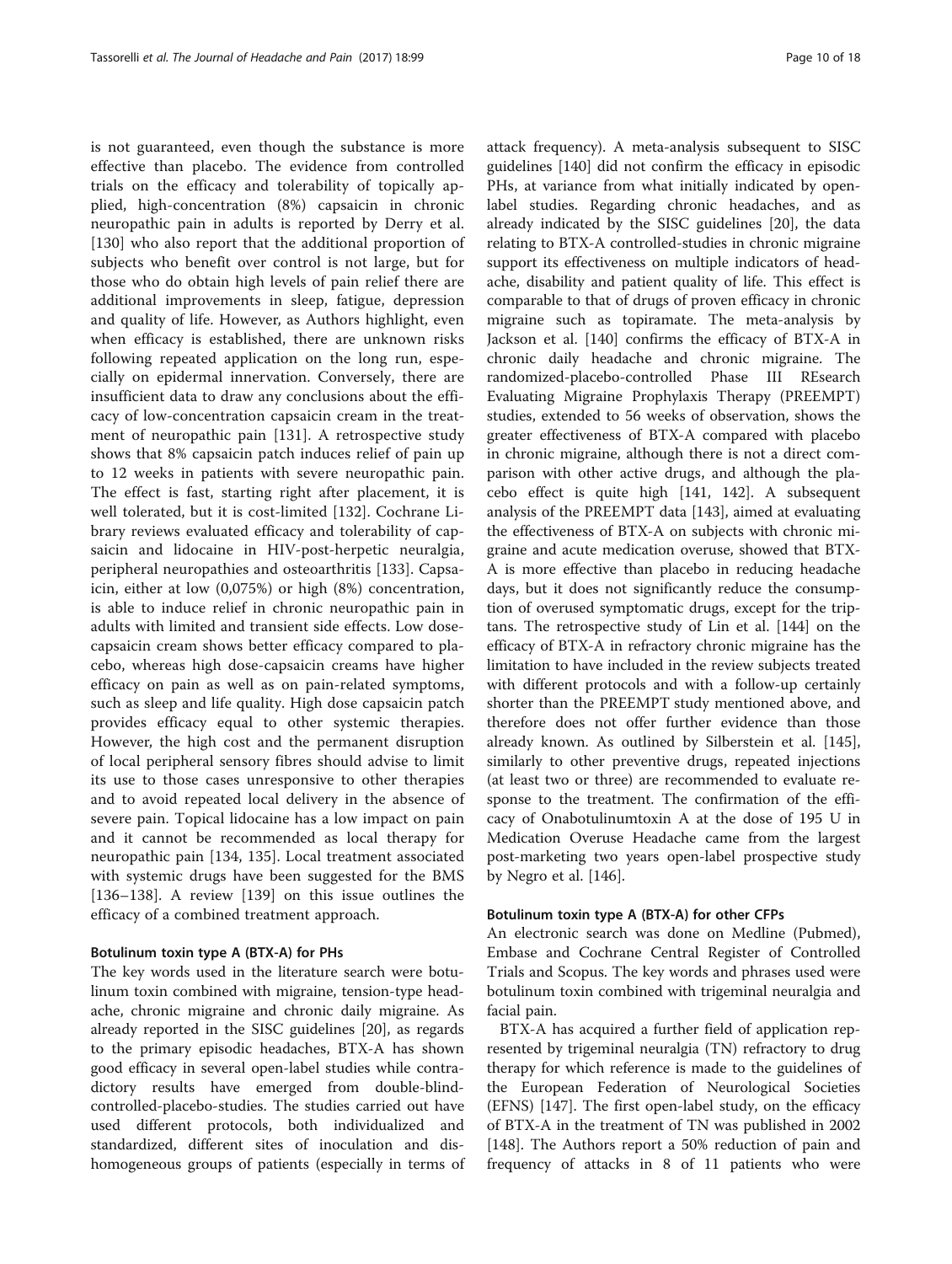enrolled in the study and treated with 25-75 IU. These results were later confirmed in equally limited numbers of patients: 8 patients, in an open label study [[149](#page-16-0)]; 13 patients, in another open-label study [\[150\]](#page-16-0). Zúñiga et al. [[151\]](#page-16-0), confirmed in a further open-label study conducted on 12 patients, the immediate disappearance of pain in 10 subjects, and the disappearance of the trigger zone within 2 weeks of treatment with BTX-A, while Bohluli et al. [\[152\]](#page-16-0), in an open-label study on 15 patients, showed that after BTX-A administration, 7 patients no longer required any pharmacological treatment, 5 patients could successfully manage residual pain with nonsteroidal anti-inflammatory drugs (NSAIDs) and 3 subjects returned to be sensitive to pharmacological therapy with anticonvulsants. The first randomized, placebo-controlled, double-blind study was published in 2011 by Sirois [[153\]](#page-16-0). In this study, the Author introduced a parameter to quantify the effect id BTX-A: the percentage of global pain relief which was considered significant when higher than 50%. The Author concludes that, limited to the number of patients assessed, BTX-A may represent an effective treatment for TN. Those findings were confirmed in a subsequent randomized, placebo-controlled, double-blind study conducted on 42 patients [\[154\]](#page-16-0). In particular, the Authors report a significant reduction of pain in the second week after injection with BTX-A and a reduction in frequency already from the first week; the effects were maintained throughout the duration of the study (12 weeks). These data were confirmed by Shehata et al. [\[155](#page-16-0)] in a similar experimental design on 20 patients. Cruccu and Truini [[156\]](#page-16-0) evaluated the published studies and case reports and rated the results as excellent: the percentage of response in 81 patients treated is 85%, a percentage comparable to that achieved by pharmacological treatment with carbamazepine/oxcarbamazepine, with a mean duration of effectiveness of 105 days. It must be however noted that Verma [[157](#page-16-0)] came to opposite conclusions as he rated the scientific reports available at that time insufficient to define effective BTX-A in the treatment of TN. A similar opinion was also expressed by Hu et al. [[158](#page-16-0)] who identified in the variability of the procedures and in the low number of patients the greatest limitations preventing to recommend BTX-A as a therapeutic option in NT. The advantage of BTX-A, as compared to invasive ablative methods is instead underlined by Guardiani et al. [[159](#page-16-0)] who encourage further randomized controlled trials. Finally, an additional indication to the use of BTX-A is represented by hemifacial spasm. The review by Costa et al. [[160](#page-16-0)] reports the results of large case-control studies that show a rate of benefit between 76 and 100%. Despite the scarcity of good quality data, all available studies suggest that BTX-A is effective and safe for treatment of hemifacial spasm.

#### Invasive treatment for chronic orofacial pain

An electronic search was done on Medline (Pubmed), Embase and Cochrane Central Register of Controlled Trials and Scopus. The keywords and phrases used were facial pain, facial neuralgia, trigeminal neuralgia, glossopharyngeal neuralgia, atypical facial pain and neuroablative therapy, microvascular decompression, surgical therapy, invasive therapy or treatments, percutaneous techniques, neurostimulation, neuromodulation, acupuncture, anaesthetic blocks, rehabilitation, physiotherapy, physical therapy. Thirty-one adequate studies were identified (5 meta-analysis, 4 RCTs, 6 prospective nonrandomized study, 2 reviews, 2 retrospective studies, 2 case series, 1 case report) and evaluated. Invasive procedures in chronic facial pain are used when drug therapies or other local non-ablative treatments have been unsuccessful, poorly tolerated or not feasible because contraindicated in the specific patient. Literature concerning invasive procedures in chronic orofacial pain are described according to specific diagnosis.

#### Trigeminal neuralgia

According to Gronseth et al., trigeminal neuralgia refractory to pharmacological therapy may be treated with neurosurgical procedures like microvascular decompression (MVD), Gasserian ganglion percutaneous denervation's or stereotactic radiosurgery (Gamma Knife) [\[161](#page-16-0)]. There is very low-quality evidence for long term pain relief of these procedures, while some patients may experience transient or permanent sensory deficits [\[162](#page-16-0)]. Regarding MVD, some data suggest better efficacy compared to Gamma Knife or percutaneous techniques although no studies demonstrate a longest pain relief [[162, 163](#page-16-0)]. Pollock et al. reported that MVD has the best cost/benefit ratio in the long term and should be the first choice for patients who can undergo general anaesthesia [[164\]](#page-16-0). Gasserian ganglion percutaneous denervation's like radiofrequency rhizotomy (RFT), retrogasserian glycerol injection or Gasserian balloon compression are employed in patients without evidence of neurovascular conflict or in case of contraindication to MVD or general anaesthesia but there are a lack of controlled clinical trials comparing these three different techniques [[165](#page-16-0)]. A prospective, non-randomized study shows that retrogasserian glycerol injection and RFT can induce a moderate reduction in pain in refractory trigeminal neuralgia [\[166](#page-16-0)]. Finally, Gamma Knife radiosurgery may be considered as first line approach in aged patients, in patients with multiple sclerosis or in case of MVD inefficacy [\[167](#page-16-0)].

#### Glossopharyngeal neuralgia

The features of glossopharyngeal neuralgia pain are similar to those of TN. Pharmacological therapies for TN are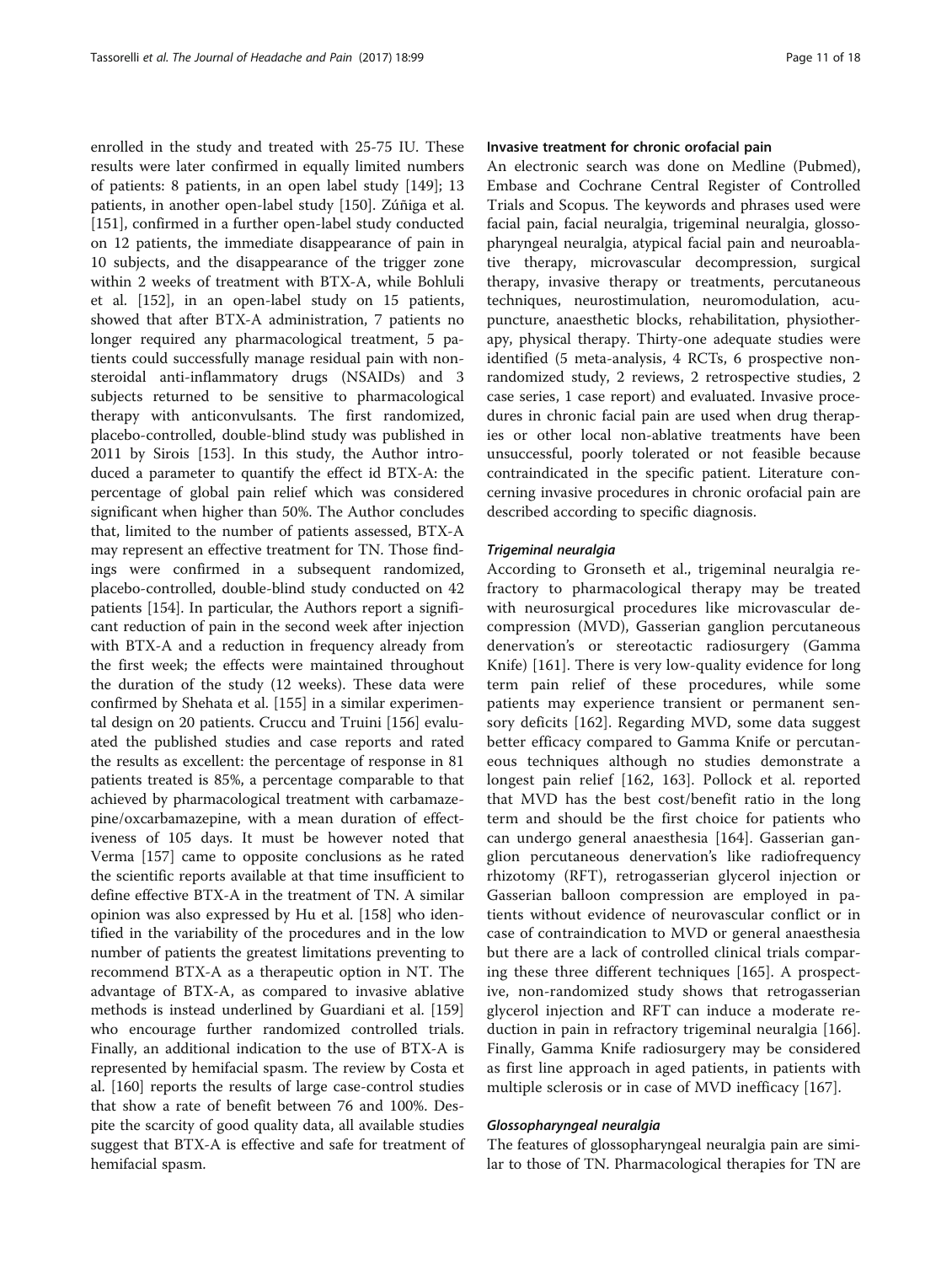frequently unsuccessful in glossopharyngeal neuralgia. Invasive procedures are employed but data regarding efficacy are lacking [\[168](#page-16-0)].

#### Temporomandibular joint disorder (TMJD)

Although the review by de Souza et al. [[53\]](#page-14-0) includes three RCTs, it does not provide conclusive indications about the local drug infiltration in the osteoarthritic TMJD. A prospective randomized study comparing different combinations of arthrocentesis of the temporomandibular joint associated with injection of low or high molecular weight hyaluronic acid or cortisone demonstrates the effectiveness of different treatments without statistical difference between them [[169](#page-17-0)].

#### Facial neuralgia (facial not trigeminal typical pain)

Two selected RCTs evaluating the block of the stellate ganglion [[170\]](#page-17-0) and acupuncture in myofascial pain [[171](#page-17-0)] did not provide information on the evolution of chronic facial pain. The study by Salvaggio et al. [\[172\]](#page-17-0), with a long-term follow-up after stellate ganglion block suggests the usefulness to use it in the early treatment. There are no clinical studies evaluating local anaesthesia in facial neuralgia or facial pain. Published studies include a small sample or case reports.

#### Cluster headache

The greater occipital nerve (GON) block reduces attacks in two thirds of patients with cluster headache [\[173](#page-17-0)]. The sub-occipital injection of long half-life steroids was effective in two double-blind controlled studies [\[174](#page-17-0)]. Glycerol injection, radiofrequency rhizotomy, microvascular decompression of the Gasserian or pterygopalatine ganglion and the superficial petrosal nerve block or resection are ineffective for the prophylaxis of chronic cluster headache (CCH) even in case of complete trigeminal denervation and may produce complications like secondary trigeminal neuralgia and painful anaesthesia. Gamma Knife radiosurgery showed no medium or long-term effects in front of a high rate of complications and failure of the technique and therefore is not recommended for treatment of intractable CCH [\[175, 176](#page-17-0)]. According to Fontaine et al. [[177\]](#page-17-0) and Magis et al. [\[178](#page-17-0)], occipital nerve stimulation (ONS) may act as a prophylactic treatment in CCH. They suggest that, considering their respective risks, ONS should be proposed before deep brain stimulation in severe refractory CCH patients. The lower posterior hypothalamus stimulation was effective in most patients with non-responsive cluster headache [[179, 180\]](#page-17-0). Sixteen RCTs have been published on ONS or deep brain stimulation in CCH. All these studies show effectiveness of the interventions but with a poor level of evidence. Studies about radiotherapy, sphenopalatine ganglion treatment (electrostimulation in acute headache, radiofrequency ablation in chronic headache) [\[181, 182](#page-17-0)] and occipital injection with steroids have a very low level of evidence (uncontrolled studies including small samples).

#### Discussion and conclusions

Before submitting the present review, a further check of salient literature was done and no significant data were found regarding assessment and treatment of PHs and other CFP conditions in patients undergoing rehabilitation for neurological diseases. Treatment of primary or secondary headaches and facial pain is advocated in all conditions and should be pursued also in neurorehabilitative settings in order to alleviate all conditions affecting the patients' quality of life and to improve their compliance to rehabilitation treatments and outcome. Furthermore, this is a major issue that has legal implications, following the publication of the national law emanated by the Italian Ministry of Health, which requires recording and treatment of any chronic pain in all hospitalized patients, regardless of the disease for which they are under treatment (Gazzetta Ufficiale, 2010) [\[183](#page-17-0)]. The lack of observational studies regarding the impact of headaches and CFPs in neurorehabilitation and the impact of their treatment on the rehabilitation outcome does not allow to quantify the burden of these conditions in rehabilitation patients. However, it is desirable that PHs, which are more frequent in young and adult subjects, should be sought and addressed at least in these two populations when they happen to require rehabilitation for other neurological conditions. The same applies for all patients with rehabilitation demanding conditions that are possibly responsible for secondary headaches and CFP. This issue has been addressed by other groups of the ICCPN. It is conceivable that approaching the pain component of the disease (as well as co-existing PHs and other CFPs) in these patients, may improve their psychophysical condition, favour adherence to rehabilitation setting and therefore influence the outcome as well as the quality of life. Furthermore, intrinsic factors of diseases undergoing neurorehabilitation should be carefully evaluated when they represent possible risks for worsening a pre-existing PH or CFP. Along with pain assessment and treatment, sleep disorders should be evaluated in rehabilitation patients, since they may be secondary to nocturnal pain presentation [[184\]](#page-17-0). Diurnal somnolence, lack of concentration, irritability and memory disturbances due to poor quality sleep are additional factors that interfere with rehabilitation programs as well as with pain and produce poor outcome, especially in patients who need cognitivebehavioural rehabilitation following severe acquired brain injury.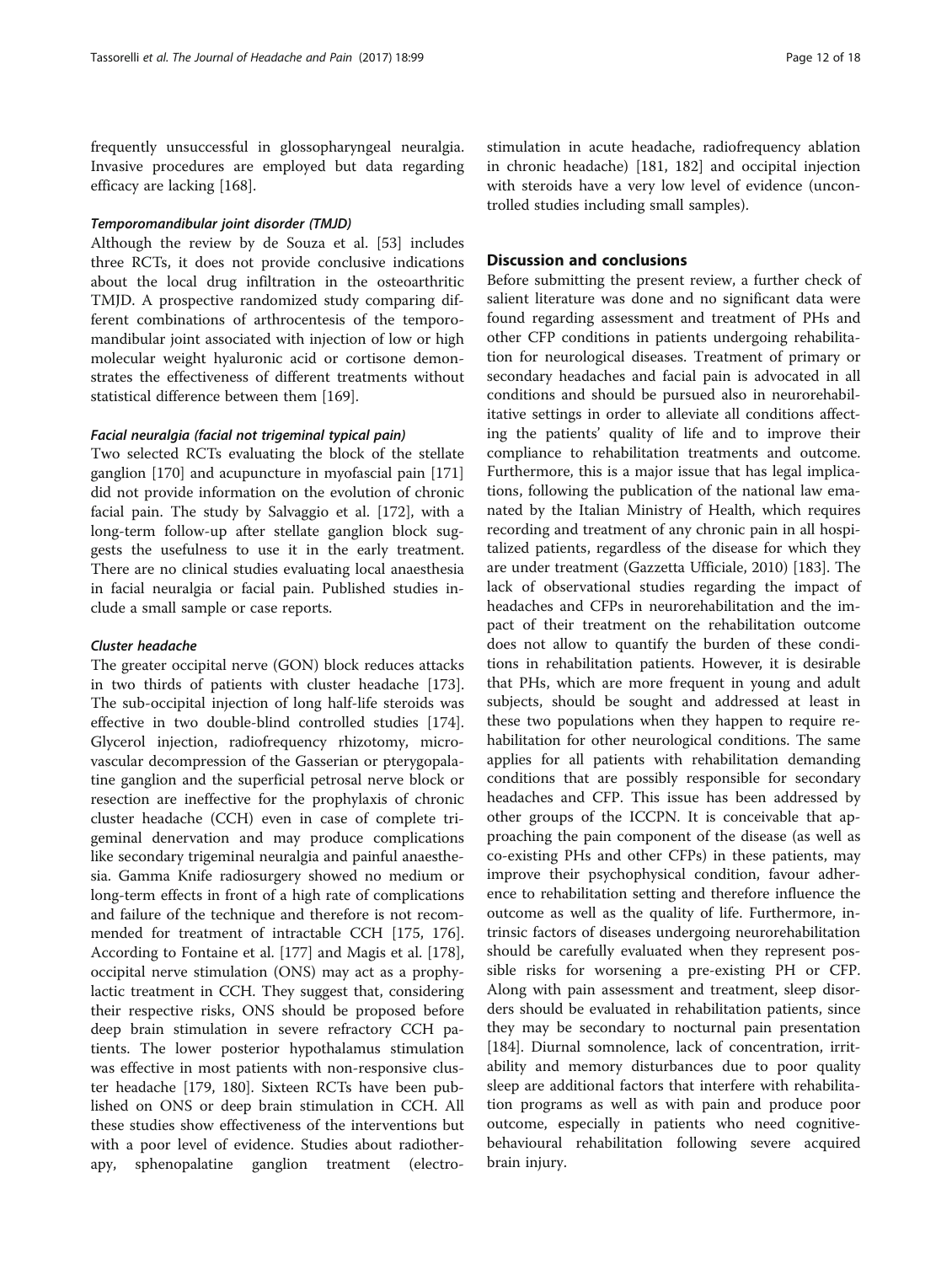To summarize, the final recommendations of the task force on PHs and other CFPs of the ICCPN are:

- 1) The modality to be used for diagnosing any of the above pain conditions is provided by ICHD with a level of recommendation 1++ and a level of evidence A.
- 2) For as pharmacological and non-pharmacological treatment of PHs, therapeutic SISC guidelines have been accepted as the recommended reference (1++) with an A level of evidence. Within this reference, the different recommendation levels are provided for any treatment. It is noteworthy that non-pharmacological non-invasive therapies are beneficial: the next step should be to inform patients on the wide range of additional treatments to be combined with the common pharmacological treatments. Non-pharmacological therapies are useful alone or in combination with preventive pharmacological treatment, although scientific evidences and adequate clinical trials are not sufficient for scoring the most of them as highly recommended. Non-drug management should always be considered although the scientific basis is limited.
- 3) Invasive procedure to treat pain should be regarded as a second order choice, due to the inner risk of any invasive approach. Surgical procedures are not indicated in most patients with cluster headache (grade C recommendation). Patients with chronic intractable headache should be referred to centres with experience in neuro-invasive procedures, as for any other pain syndrome seeking for this kind of approach, and each alternative should be tried before a definitive procedure is performed (good practice point).

As for PHs and other CFP [\[2](#page-13-0)], recommendations of the ICCPN have been published in several articles in the October and December 2016 issues of the European Journal of Physical and Rehabilitation Medicine, except for psychological assessment and predictive value of psychological factors in neurorehabilitation patients which is available on April 2016 issue of Frontiers in Psychology Journal [\[96](#page-15-0)]. All articles are freely accessible on PubMed and easily found through keyword "ICCPN". As stated by the Authors, in the editorial that sums up the ICCPN whole work "We hope that the conclusions and recommendations of the ICCPN may both offer practical and useful information on how to deal with pain in patients undergoing rehabilitation for neurological diseases, and represent the basis for future high-quality studies on this topic" [\[185](#page-17-0)]. For as PHs and other CFP in neurorehabilitation are concerned, the major issue is the lack of epidemiological data and therefore quality studies are needed to address specific aspects. The availability of multidisciplinary interventions in neurorehabilitation setting should

encourage treatment of headaches and other CFP, although independent from the disability that has prompted the need for rehabilitation, to ease the burden and favour the outcome of disabled patients. This would also encourage clinical research in this field to provide better evidences regarding the utility of non-pharmacological, i.e. manual and psychological therapy in PHs and other CFPs. Furthermore and viceversa, rehabilitation programs could be proposed as such in chronic headaches and other CFPs refractory to outpatient-based treatments. To conclude, the use of diagnostic  $(3, 4)$  and treatment  $(20)$  guidelines for headache is highly recommended in the rehabilitative setting for neurological disease other than headaches. In addition to recommended pharmacological options, manual and psychological therapies should be included within a multidisciplinary approach for both PHs and other CFPs, given their widespread availability in neurorehabilitative settings and potential or proved efficacy. Surgical procedures should be proposed in selected conditions only after the failure of adequate conservative approach. Specific, high quality studies are encouraged to increase the evidence and to define appropriate approaches to PHs and other CFPs in the neurorehabilitation setting.

#### **Abbreviations**

ACT: Acceptance and Commitment Therapy; AET: aerobic endurance training; BFB: biofeedback; BMS: Burning Mouth Syndrome; BTX-A: Botulinum toxin type A; CBT: cognitive-behavioral therapy; CCH: chronic cluster headache; CFP: cranio-facial pain; CGH: cervicogenic headache; EFNS: European Federation of Neurological Societies; EMDR: Eye Movement Desensitization and Reprocessing; EMG: electromiographic; GL: guideline; GON: great occipital nerve; ICCPN: Italian Consensus Conference on Pain in Neurorehabilitation; ICHD-II: International Classification of Headache Disorders, second Edition; ICHD-III: International Classification of Headache Disorders, third Edition; ICT: information and communication technologies; IU: International Unit; MA: meta-analysis; MBCT: Mindfulness-Based Cognitive Therapy; MBSR: Mindfulness-Based Stress Reduction; MET: muscle energy techniques; MIDAS: Migraine Disability Assessment Score Questionnaire; Mind-T: Mindfulness Therapy; MOH: medication overuse headache; MT: manual therapy; MVD: microvascular decompression; NSAIDs: nonsteroidal anti-inflammatory drugs; ODA: online digital assistance; OMT: Osteopathic Manipulative Treatment; ONS: occipital nerve stimulation; PH: primary headache; PTH: post-traumatic headache; RCT: Randomized Controlled Trial; RFT: radiofrequency rhizotomy; RT: relaxation training; SISC: Società Italiana per lo Studio delle Cefalee (Italian Society for the Study of Headaches); SM: spinal manipulations; SR: systematic reviews; TMD: temporomandibular disorder; TMJ: temporomandibular joints; TN: trigeminal neuralgia; TTH: tension type headache; VAS: visual analogic scale

#### Acknowledgements

None

#### Funding

The Authors report no financial support.

#### Availability of data and materials

Not applicable.

#### Authors' contributions

CT performed the search and analysis of the literature on innovative nonpharmacological interventions, information and communication technologies, herbal extracts, onabotulinumtoxin A and acupuncture, outlined the definition of recommendation and collaborated to paper preparation and revision; MT coordinated the activities and performed the analysis of literature on manual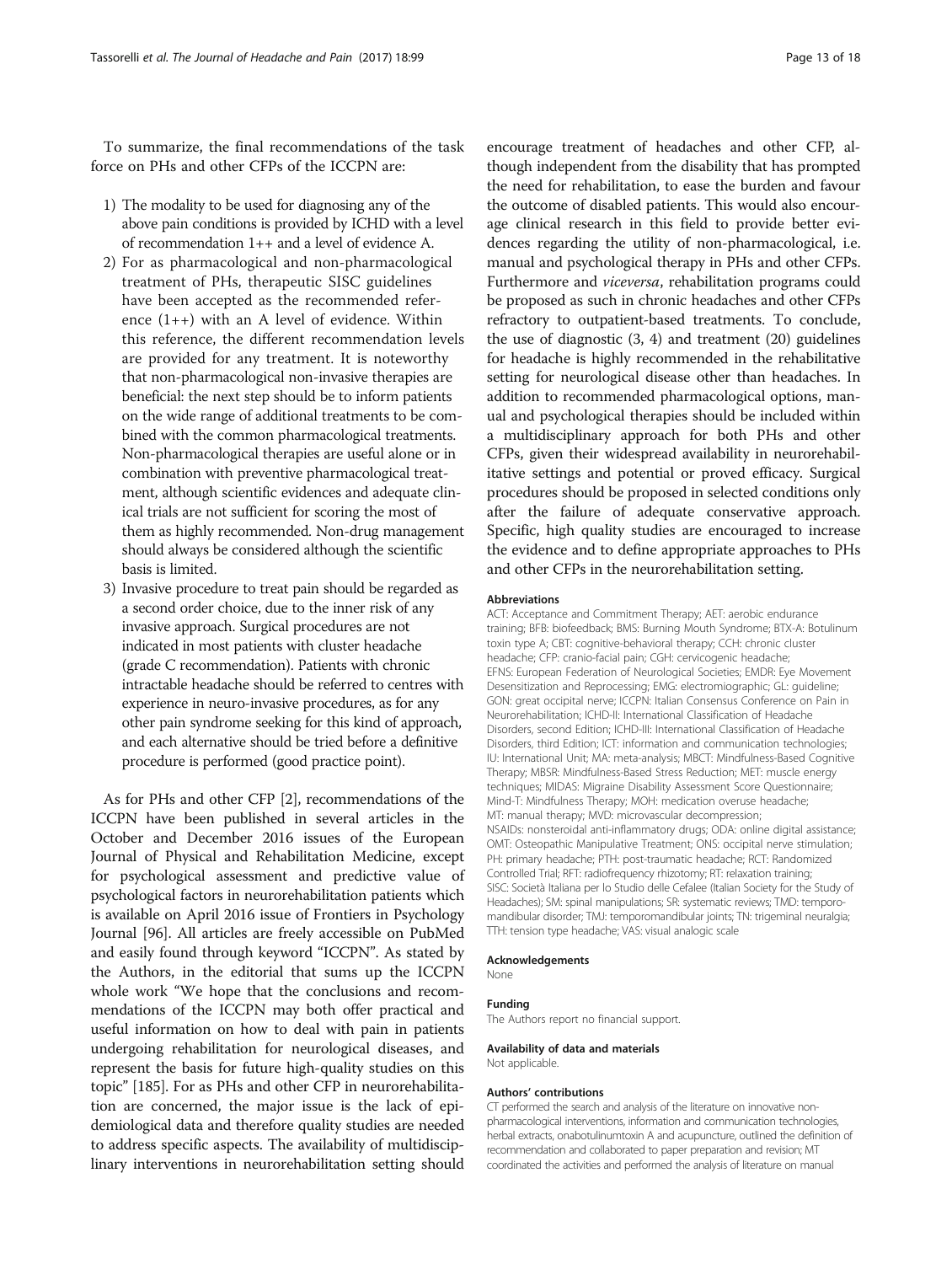<span id="page-13-0"></span>therapy and local therapies and contributed to paper reviion; MB collaborated to the work of CT by selecting literature on herbal extracts, onabotulinumtoxin A and acupuncture and to reference management; VS selected and reviewed literature regarding invasive treatments and onabotulinumtoxin A and contributed to paper revision; MD selected and reviewed literature on psychological treatment and contributed to reference management and paper revision; VP and RR collaborated with MT to literature search on manual therapy; SB collaborated with VS in searching literature on invasive treatment; RC contributed to the definition of recommendation; MGB coordinated the activities of the group within the ICCPN, contributed to the definition of recommendation, collaborated to literature review on psychological therapy, performed a general review of literature released on the topics after recommendation were addressed to ICCPN and prepared the manuscript. All authors read and approved the final manuscript.

#### Authors' information

None.

Ethics approval and consent to participate

Not applicable

#### Consent for publication

Not applicable

#### Competing interests

The Authors declare that they have no competing interest.

#### Publisher's Note

Springer Nature remains neutral with regard to jurisdictional claims in published maps and institutional affiliations.

#### Author details

<sup>1</sup>IRCCS National Neurological Institute "C. Mondino", Pavia, Italy. <sup>2</sup>Department of Brain and Behavioural Sciences, University of Pavia, Pavia, Italy. <sup>3</sup>IRCCS Santa Lucia Foundation, Via Ardeatina, 306 00179 Rome, Italy. <sup>4</sup>Department of Surgery, University of Verona, Verona, Italy. <sup>5</sup>Department of Psychology, Sapienza University, Rome, Italy. <sup>6</sup>Department of Gnathology, Sapienza University, Rome, Italy. <sup>7</sup>Department of Neuroscience, Biomedicine and Movement Sciences, University of Verona, Verona, Italy. <sup>8</sup>Clinical Medicine -Headache Center, Policlinico Umberto I, Rome, Italy. <sup>9</sup>Pain Therapy Hub, Policlinico Umberto I, Sapienza University, Rome, Italy.

#### Received: 11 August 2017 Accepted: 16 September 2017 Published online: 29 September 2017

#### References

- 1. Tamburin S, Paolucci S, Magrinelli F, Musicco M, Sandrini G (2016) The Italian Consensus Conference on Pain in Neurorehabilitation: rationale and methodology. J Pain Res 9:311–318
- 2. Picelli A, Buzzi MG, Cisari C, Gandolfi M, Porru D, Bonadiman S, Brugnera A, Carone R, Cerbo R, Del Carro U, Gimigliano R, Invernizzi M, Miotti D, Nappi R, Negrini S, Schweiger V, Tassorelli C, Tamburin S, on behalf of the Italian Consensus Conference on Pain in Neurorehabilitation (ICCPN) (2016) Headache, low back pain, other nociceptive and mixed pain conditions in neurorehabilitation. Evidence and recommendations from the Italian Consensus Conference on Pain in Neurorehabilitation. Eur J Phys Rehabil Med 52:867–880
- 3. Headache Classification Committee of the International Headache Society (2004) The International Classification of Headache Disorders (2nd Ed). Cephalalgia 24:1–160
- 4. Headache Classification Committee of the International Headache Society (2013) The International Classification of Headache Disorders (3Rd version, beta version). Cephalalgia 33:629–808
- 5. Formisano R, Bivona U, Catani S, D'Ippolito M, Buzzi MG (2009) Posttraumatic headache: facts and doubts. J Headache Pain 10:145–152
- 6. Nampiaparampil DE (2008) Prevalence of chronic pain after traumatic brain injury: a systematic review. JAMA 300:711–719
- 7. Lieba-Samal D, Platzer P, Seidel S, Klaschterka P, Knopf A, Wober C (2011) Characteristics of acute posttraumatic headache following mild head injury. Cephalalgia 31:1618–1626
- Lucas S, Hoffman JM, Bell KR, Walker W, Dikmen S (2012) Characterization of headache after traumatic brain injury. Cephalalgia 32:600–606
- 9. Defrin R (2014) Chronic post-traumatic headache: clinical findings and possible mechanisms. Journal of Manual and Manipulative Therapy 22:36–43
- 10. Schwedt TJ, Buzzi MG (2011) Post-traumatic headache. In: Martelletti P, Steiner TJ (eds) Handbook of Headache, pp 461–469
- 11. Buzzi MG, Bivona U, Matteis M, Spanedda F, Formisano R (2003) Cognitive and psychological patterns in post-traumatic headache following severe traumatic brain injury. Cephalalgia 23:672
- 12. Lundqvist C, Benth JS, Grande RB, Aaseth K, Russell MB (2009) A vertical VAS is a valid instrument for monitoring headache pain intensity. Cephalalgia 29: 1034–1041
- 13. Bussone G, Usai S, Grazzi L, Rigamonti A, Solari A (2004) D'Amico D. Disability and quality of life in different primary headaches: results from Italian studies Neurological Sci 3:105–107
- 14. Lipton RB, Kolodner K, Bigal ME, Valade D, Láinez MJ, Pascual J, Gendolla A, Bussone G, Islam N, Albert K, Parsons B (2009) Validity and reliability of the Migraine-Treatment Optimization Questionnaire. Cephalalgia 29:751–759
- 15. Nappi G, Jensen R, Nappi RE, Sances G, Torelli P, Olesen J (2006) Diaries and calendars for migraine. A review Cephalalgia 26:905–916
- 16. Tassorelli C, Sances G, Allena M, Ghiotto N, Bendtsen L, Olesen J, Nappi G, Jensen R (2008) The usefulness and applicability of a basic headache diary before first consultation: results of a pilot study conducted in two centres. Cephalalgia 28:1023–1030
- 17. Jensen R, Tassorelli C, Rossi P, Allena M, Osipova V, Steiner T, Sandrini G, Olesen J, Nappi G, Basic Diagnostic Headache Diary Study Group (2011) A basic diagnostic headache diary (BDHD) is well accepted and useful in the diagnosis of headache. A multicentre European and Latin American study. Cephalalgia 31:1549–1560
- 18. Liu YF, Kim Y, Yoo T, Han P, Inman JC (2017) Burning mouth syndrome: a systematic review of treatments. Oral Dis. [https://doi.org/10.1111/odi.12660](http://dx.doi.org/10.1111/odi.12660)
- 19. Zakrzewska JM (2013) Differential diagnosis of facial pain and guidelines for management. Br J Anaesth 111:95–104
- 20. Sarchielli P, Granella F, Prudenzano MP, Pini LA, Guidetti V, Bono G, Pinessi L, Alessandri M, Antonaci F, Fanciullacci M, Ferrari A, Guazzelli M, Nappi G, Sances G, Sandrini G, Savi L, Tassorelli C, Zanchin G (2012) Italian guidelines for primary headaches: 2012 revised version. J Headache Pain  $2.31 - 70$
- 21. Vernon H, Jansz G, Goldsmith CH, McDermaid C (2009) A randomized, placebo-controlled clinical trial of chiropractic and medical prophylactic treatment of adults with tension-type headache: results from a stopped trial. J Manip Physiol Ther 32:344–351
- 22. Posadzki P, Ernst E (2011) Spinal manipulations for the treatment of migraine: a systematic review of randomized clinical trials. Cephalalgia 31: 964–970
- 23. Tuchin PJ, Pollard H, Bonello R (2000) A randomised controlled trial of chiropractic spinal manipulative therapy for migraine. J Manip Physiol Ther 23:91–95
- 24. Parker GB, Tupling H, Pryor DS (1978) Controlled trial of cervical manipulation for migraine. Aust NZ J Med 8:589–593
- 25. Nelson CF, Bronfort G, Evans R, Boline P, Goldsmith C, Anderson AV (1998) The efficacy of spinal manipulation, amitriptyline and the combination of both therapies for the prophylaxis of migraine headache. J Manipulative Phys Ther 21:511–519
- 26. Posadzki P, Ernst E (2011b) Systematic reviews of spinal manipulations for headaches: an attempt to clear up the confusion. Headache 51:1419–1425
- 27. Posadzki P, Ernst E (2012) Spinal manipulations for tension-type headaches: a systematic review of randomized controlled trials. Complement Ther Med 20:232–239
- 28. Chaibi A, Benth JS, Tuchin PJ, Russel MB (2015) Chiropratic spinal manipulative therapy for migraine: a study protocol of a single-blinded placebo-controlled randomised clinical trial. BMJ Open. [https://doi.org/10.](http://dx.doi.org/10.1136/bmjopen-2015-008095) [1136/bmjopen-2015-008095](http://dx.doi.org/10.1136/bmjopen-2015-008095)
- 29. Chaibi A, Benth JŠ, Tuchin PJ, Russell MB (2017) Chiropractic spinal manipulative therapy for migraine: a three-armed, single-blinded, placebo, randomized controlled trial. Eur J Neurol 24:143–153
- 30. Voigt K, Liebnitzky J, Burmeister U, Sihvonen-Riemenschneider H, Beck M, Voigt R, Bergmann A (2011) Efficacy of osteopathic manipulative treatment of female patients with migraine: results of a randomized controlled trial. J Altern Complement Med 17:225–230
- 31. Cerritelli F, Ginevri L, Messi G, Caprari E, Di Vincenzo M, Renzetti C, Cozzolino V, Barlafante G, Foschi N, Provinciali L (2015) Clinical effectiveness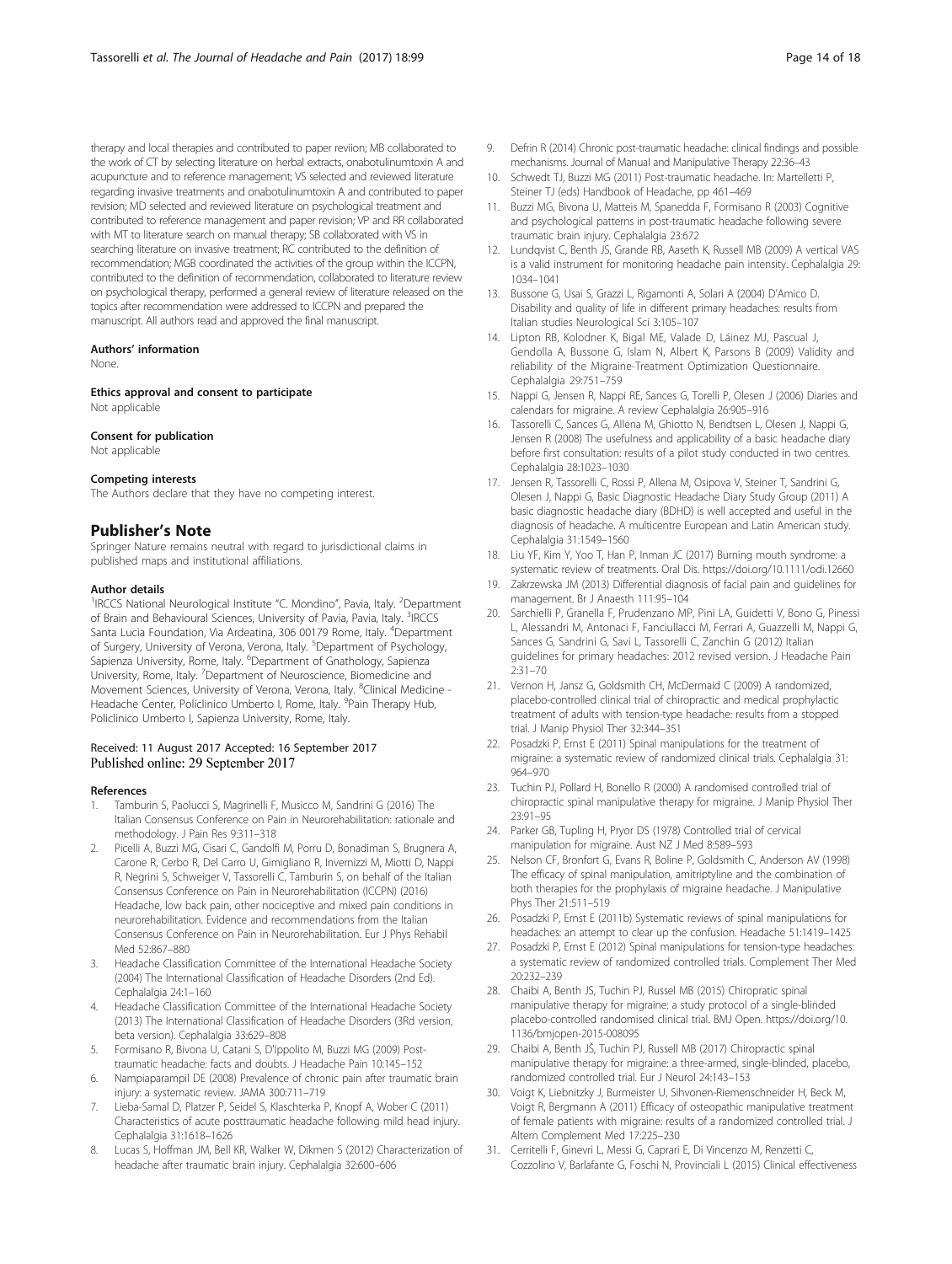<span id="page-14-0"></span>of osteopathic treatment in chronic migraine: 3-Armed randomized controlled trial. Complement Ther Med 23:149–156

- 32. D'Ippolito M, Tramontano M, Buzzi MG (2017) Effects of Osteopathic Manipulative Therapy on Pain and Mood Disorders in Patients With High-Frequency Migraine. J Am Osteopath Assoc 117(6):365–369
- 33. Rolle G, Tremolizzo L, Somalvico F, Ferrarese C, Bressan LC (2014) Pilot trial of osteopathic manipulative therapy for patients with frequent episodic tension-type headache. J Am Osteopath Assoc 114:678–685
- 34. Cerritelli F, Lacorte E, Ruffini N, Vanacore N (2017) Osteopathy for primary headache patients: a systematic review. J Pain Res 10:601–611
- 35. Ajimsha MS (2011) Effectiveness of direct vs indirect technique myofascial release in the management of tension-type headache. J Bodyw Mov Ther 15:431–435
- 36. Espí-López GV, Rodríguez-Blanco C, Oliva-Pascual-Vaca A, Benítez-Martínez JC, Lluch E, Falla D (2014) Effect of manual therapy techniques on headache disability in patients with tension type headache. Eur J Phys Rehabil Med 50:641–647
- 37. Gemma V-EL, Antonia GC (2014) Efficacy of manual therapy and manipulative therapy in the perception of pain and cervical motion in patients with tension-type headache: a randomized, controller clinical trial. Journal of Chiropractic Medicine 13:4–13
- 38. Castien RF, van der Windt DA, Grooten A, Dekker J (2011) Effectiveness of manual therapy for chronic tension-type headache: a pragmatic, randomised, clinical trial. Cephalalgia 31:133–143
- 39. Castien RF, van der Windt DA, Dekker J, Mutsaers B, Grooten A (2009) Effectiveness of manual therapy compared to usual care by the general practitioner for chronic tension-type headache: design of a randomised clinical trial. BMC Musculoskelet Disord 12(10):21. [https://doi.org/10.1186/](http://dx.doi.org/10.1186/1471-2474-10-21) [1471-2474-10-21](http://dx.doi.org/10.1186/1471-2474-10-21)
- 40. Chaibi A, Tuchin PJ, Russell MB (2011) Manual therapies for migraine: a systematic review. J Headache Pain 12:127–133
- 41. Lozano López C, Mesa Jiménez J, de la Hoz Aizpurúa JL, Pareja Grande J, Fernández de las Penas C (2014) Efficacy of manual therapy in the treatment of tension-type headache. A systematic review from 2000-2013. Neurologia 31:357–369
- 42. Chaibi A, Russell MB (2014) Manual Therapies for primary chronic headaches: a systematic review of randomized controlled trials. J Headache Pain 15:67
- 43. Luedtke K, Allers A, Schulte LH, May A (2016) Efficacy of interventions used by physiotherapists for patients with headache and migraine-systematic review and meta-analysis. Cephalalgia 36(5):474–492
- 44. Fernández-de-Las-Peñas C, Cuadrado ML (2016) Physical therapy for headaches. Cephalalgia 36(2):1134–1142
- 45. Kumar A, Brennan MT (2013) Differential diagnosis of orofacial pain and temporomandibular disorder. Dent Clin N Am 57:419–428
- 46. Liu F, Steinkeler A (2013) Epidemiology, diagnosis, and treatment of temporomandibular disorders. Dent Clin N Am 57:465–479
- 47. Macedo CR, Atallah AN (2009) Evidence in dentistry guidelines. Sao Paulo Med J 127:346–349
- 48. Niemelä K, Korpela M, Raustia A, Ylöstalo P, Sipilä K (2012) Efficacy of stabilisation splint treatment on temporomandibular disorders. J Oral Rehabil 39:799–804
- 49. von Piekartz H, Hall T (2013) Orofacial manual therapy improves cervical movement impairment associated with headache and features of temporomandibular dysfunction: A randomized controlled trial. Man Ther 18:345–350
- 50. Kaur H, Datta K (2013) Prosthodontic Management of Temporomandibular Disorders. J Indian Prosthodont Soc 13:400–405
- 51. Tuncer AB, Ergun N, Tuncer AH, Karahan S (2013) Effectiveness of manual therapy and home physical therapy in patients with temporomandibular disorders: A randomized controlled trial. J Bodyw Mov Ther 17:302–308
- 52. Moraes Ada R, Sanches ML, Ribeiro EC, Guimarães AS (2013) Therapeutic exercises for the control of temporomandibular disorders. Dental Press J Orthod 18:134–139
- 53. de Souza RF, Lovato da Silva CH, Nasser M, Fedorowicz Z, Al-Muharraqi MA (2012) Interventions for the management of temporomandibular joint osteoarthritis. Cochrane Database Syst Rev. Available at: [http://onlinelibrary.](http://onlinelibrary.wiley.com/doi/10.1002/14651858.CD007261.pub2/abstract) [wiley.com/doi/10.1002/14651858.CD007261.pub2/abstract.](http://onlinelibrary.wiley.com/doi/10.1002/14651858.CD007261.pub2/abstract) Accessed 24 Sept 2017.
- 54. Romero-Reyes M, Uyanik JM (2014) Orofacial pain management: current perspectives. J Pain Res 7:99–115
- 55. Shephard MK, Macgregor EA, Zakrzewska JM (2014) Orofacial Pain: A Guide for the Headache Physician. Headache 54:22–39
- 56. Wieckiewicz M, Boening K, Wiland P, Shiau Y-Y, Paradowzka-Stolarz A (2015) Reported concepts for the treatment modalities and pain management of temporomandibular disorder. J Headache Pain 16:106
- 57. Minen MT, Begasse De Dhaem O, Kroon Van Diest A, Powers S, Schwedt TJ, Lipton R, Silbersweig D (2016) Migraine and its psychiatric comorbidities. J Neurol Neurosurg Psychiatry 87(7):741–749
- 58. Peres MFP, Mercante JPP, Tobo PR, Kamei H (2017 Dec) Bigal ME (2017) Anxiety and depression symptoms and migraine: a symptom-based approach research. J Headache Pain 18(1):37
- 59. Louter MA, Pijpers JA, Wardenaar KJ, van Zwet EW, van Hemert AM, Zitman FG, Ferrari MD, Penninx BW, Terwindt GM (2015) Symptom dimensions of affective disorders in migraine patients. J Psychosom Res 79(5):458–463
- 60. Piacentini SHMJ, Draghi L, Cecchini AP, Leone M (2017) Personality disorders in cluster headache: a study using the Millon Clinical Multiaxial Inventory-III. Neurol Sci 38(Suppl 1):181–184
- 61. Buse DC, Silberstein SD, Manack AN, Papapetropoulos S, Lipton RB (2013) Psychiatric comorbidities of episodic and chronic migraine. J Neurol 260: 1960–1969
- 62. Serafini G, Pompili M, Innamorati M, Gentile G, Borro M, Lamis DA, Lala N, Negro A, Simmaco M, Girardi P, Martelletti P (2012) Gene variants with suicidal risk in a sample of subjects with chronic migraine and affective temperamental dysregulation. Eur Rev Med Pharmacol Sci 16:1389–1398
- Williams AC, Eccleston C, Morley S (2012) Psychological therapies for the management of chronic pain (excluding headache) in adults. Cochrane Database Syst Rev. Available [http://onlinelibrary.wiley.com/doi/10.1002/](http://onlinelibrary.wiley.com/doi/10.1002/14651858.CD007407.pub3/abstract) [14651858.CD007407.pub3/abstract](http://onlinelibrary.wiley.com/doi/10.1002/14651858.CD007407.pub3/abstract). Accessed 24 Sept 2017.
- 64. Beck AT (1967) Depression: Clinical, experimental, and theoretical aspects. Harper & Row, New York
- 65. Winterowd C, Beck A, Gruener D (2003) Cognitive therapy with chronic pain patients. Springer Publishing Company, New York
- 66. Andrasik F (2003) Behavioral treatment approaches to chronic headache. Neurol Sci 24:80–85
- 67. Holroyd KA, Drew JB (2006) Behavioral approaches to the treatment of migraine. Semin Neurol 26:199–207
- 68. Altieri M, Di Giambattista R, Di Clemente L, Fagiolo D, Tarolla E, Mercurio A, Vicenzini E, Tarsitani L, Lenzi GL, Biondi M, Di Piero V (2009) Combined pharmacological and short-term psychodynamic psychotherapy for probable medication overuse headache: a pilot study. Cephalalgia 29:293–299
- 69. Penzien DB, Rains JC, Lipchik GL, Creer TL (2004) Behavioral interventions for tension-type headache: overview of current therapies and recommendation for a self-management model for chronic headache. Curr Pain Headache Rep 8:489–499
- 70. Morgan M, Cousins S, Middleton L, Warriner-Gallyer G, Ridsdale L (2015) Patients' experiences of a behavioural intervention for migraine headache: a qualitative study. J Headache Pain 17:16
- 71. Gunreben-Stempfle B, Griessinger N, Lang E, Muehlhans B, Sittl R, Ulrich K (2009) Effectiveness of an intensive multidisciplinary headache treatment program. Headache 49:990–1000
- 72. Morley S, Eccleston C, Williams A (1999) Systematic review and metaanalysis of randomized controlled trials of cognitive behaviour therapy and behaviour therapy for chronic pain in adults, excluding headache. Pain 80: 1–13
- 73. Williams AC, Eccleston C, Morley S (2013) Psychological therapies for the management of chronic pain (excluding headache) in adults. Cochrane Database of Syst Rev. Available at: [http://onlinelibrary.wiley.com/doi/10.](http://onlinelibrary.wiley.com/doi/10.1002/14651858.CD007407.pub3/full) [1002/14651858.CD007407.pub3/full](http://onlinelibrary.wiley.com/doi/10.1002/14651858.CD007407.pub3/full). Accessed 24 Sept 2017.
- 74. Harris P, Loveman E, Clegg A, Easton S, Berry N (2015) Systematic review of cognitive behavioural therapy for the management of headaches and migraines in adults. Br J Pain 9:213–224
- 75. Kabat-Zinn J (1991) Full catastrophe living: using the wisdom of your body and mind to face stress, pain, and illness. Delta Trade Paperbacks, New York
- 76. Grant JA (2014) Meditative analgesia: the current state of the field. Ann N Y Acad Sci 1307:55–63
- 77. Cathcart S, Galatis N, Immink M, Proeve M, Petkov J (2014) Brief mindfulness-based therapy for chronic tension-type headache: a randomized controlled pilot study. Behav Cogn Psychother 42:1–15
- 78. Wells RE, Burch R, Paulsen RH, Wayne PM, Houle TT, Loder E (2014) Meditation for Migraines: A Pilot Randomized Controlled Trial. Headache 54: 1484–1495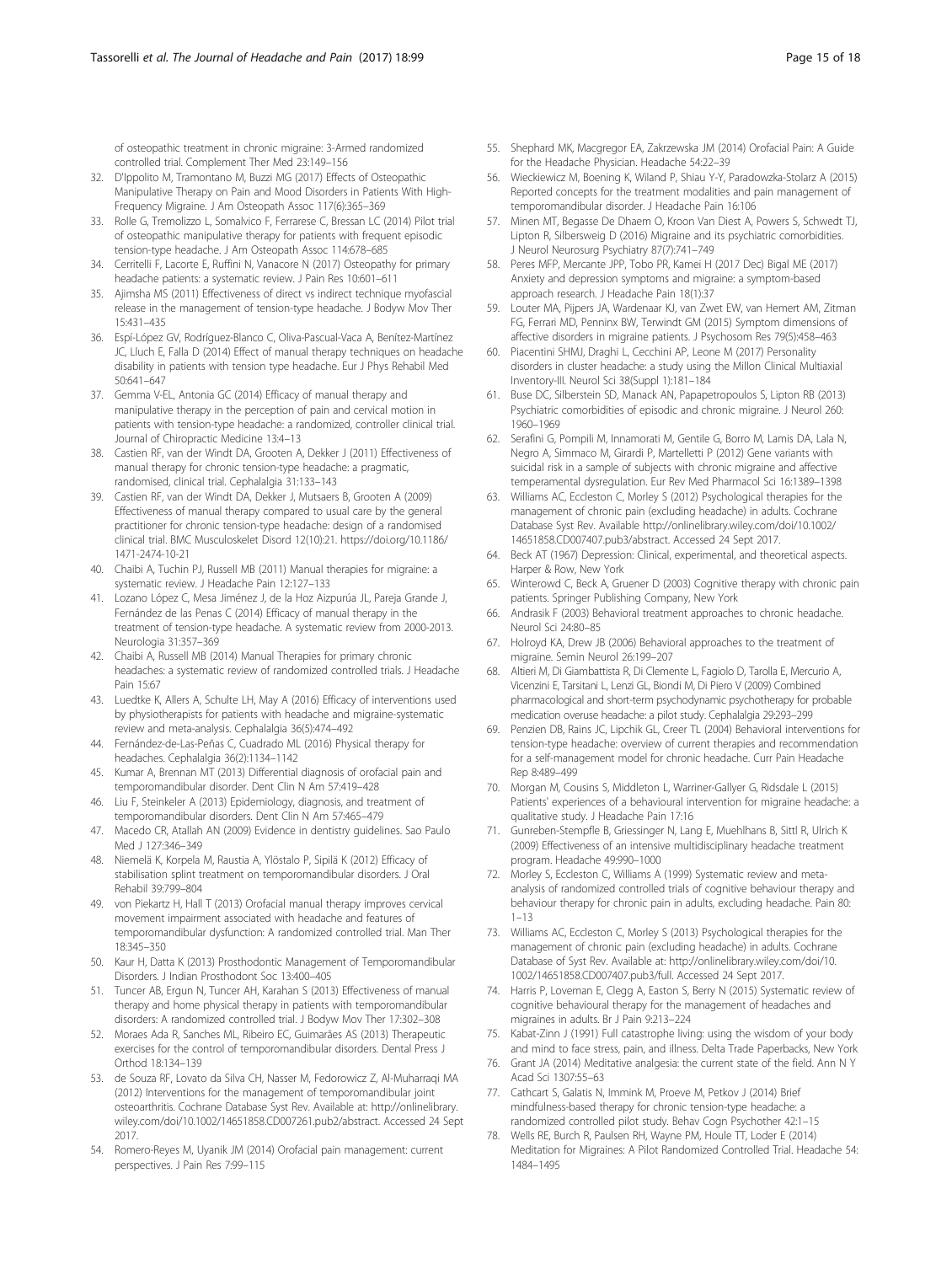- <span id="page-15-0"></span>79. Mo'tamedi H, Rezaiemaram P, Tavallaie A (2012) The effectiveness of a group-based acceptance and commitment additive therapy on rehabilitation of female outpatients with chronic headache: preliminary findings reducing 3 dimensions of headache impact. Headache 52: 1106–1119
- 80. Vowles KE, Sowden G, Ashworth J (2014) A comprehensive examination of the model underlying acceptance and commitment therapy for chronic pain. Behav Ther 45:390–401
- 81. Anand R (2006) Neuropsychiatric Management of Persistent Pain. The Internet Journal of Pain, Symptom Control and Palliative Care 5(2):1–8
- 82. Andrasik F (2004) Behavioral treatment of migraine: current status and future directions. Expert Rev Neurother 4:403–413
- 83. Niederberger U, Kropp P (2004) Non pharmacological treatment of migraine. Schmerz 18:415–420
- 84. Penzien DB, Rains JC, Andrasik F (2002) Behavioral management of recurrent headache: three decades of experience and empiricism. Appl Psychophysiol Biofeedback 27:163–181
- 85. Rains JC, Penzien DB, McCrory DC, Gray RN (2005) Behavioral headache treatment: history, review of the empirical literature, and methodological critique. Headache 2:92–109
- 86. Busch V, Gaul C (2008) Exercise in migraine therapy is there any evidence for efficacy? A critical review. Headache 48:890–899
- 87. Diener HC, Gaul C, Jensen R, Gobel H, Heinze A, Silberstein SD (2011) Integrated headache care. Cephalalgia 31:1039–1047
- 88. Gaul C, Visscher CM, Bhola R, Sorbi MJ, Galli F, Rasmussen AV, Jensen R (2011) Team players against headache: multidisciplinary treatment of primary headaches and medication overuse headache. J Headache Pain 12: 511–519
- 89. Totzeck A, Unverzagt S, Bak M, Augst P, Diener HC, Gaul C (2012) Aerobic endurance training versus relaxation training in patients with migraine (ARMIG): study protocol for a randomized controlled trial. Trials 13:46
- 90. Overath CH, Darabaneanu S, Evers MC, Gerber WD, Graf M, Keller A, Niederberger U, Schäl H, Siniatchkin M, Weisser B (2014) Does an aerobic endurance programme have an influence on information processing in migraineurs? J Headache Pain 15:11
- 91. Campbell JK, Penzien DB, Wall EM (2000) Evidence-based guidelines for migraine headache: behavioural and physical treatments. American Academy of Neurology Web Site Available at: [http://www.aan.com/](http://www.aan.com/professionals/practice/pdfs/gl0089.pdf) [professionals/practice/pdfs/gl0089.pdf.](http://www.aan.com/professionals/practice/pdfs/gl0089.pdf) Accessed 24 Sept 2017.
- 92. Grazzi L (2007) Behavioural treatments: rationale and overview of the most common therapeutic protocols. Neurol Sci 28:67–69
- 93. Andrasik F (2010) Biofeedback in headache: an overview of approaches and evidence. Cleve Clin J Med 77:72–76
- 94. Sorokina ND, Selitsky GV (2013) Tension headache and migraine: efficacy of biological feed-back in their treatment. Zh Nevrol Psikhiatr Im S S Korsakova 113:86–91
- 95. Andrasik F, Rime C (2007) Can behavioural therapy influence neuromodulation? Neurol Sci 2:124–129
- 96. Castelnuovo G, Giusti EM, Manzoni GM, Saviola D, Gatti A, Gabrielli S, Lacerenza M, Pietrabissa G, Cattivelli R, Spatola CA, Corti S, Novelli M, Villa V, Cottini A, Lai C, Pagnini F, Castelli L, Tavola M, Torta R, Arreghini M, Zanini L, Brunani A, Capodaglio P, D'Aniello GE, Scarpina F, Brioschi A, Priano L, Mauro A, Riva G, Repetto C, Regalia C, Molinari E, Notaro P, Paolucci S, Sandrini G, Simpson SG, Wiederhold B, Tamburin S (2016) Psychological Treatments and Psychotherapies in the Neurorehabilitation of Pain: Evidences and Recommendations from the Italian Consensus Conference on Pain in Neurorehabilitation. Front Psychol 7:115 [https://doi.org/10.3389/](http://dx.doi.org/10.3389/fpsyg.2016.00468) [fpsyg.2016.00468](http://dx.doi.org/10.3389/fpsyg.2016.00468)
- 97. Campbell JK, Penzien DB, Wall EM (2004) Evidence-based guidelines for migraine headaches: behavioral and psychological treatments Available at: [www.aan.com](http://www.aan.com).
- 98. Nestoriuc Y, Martin A, Rief W, Andrasik F (2008) Biofeedback treatment for headache disorders: a comprehensive efficacy review. Appl Psychophysiol Biofeedback 33:125–140
- 99. Lake AE (2001) Behavioral and nonpharmacologic treatments of headache. Med Clin North Am 85:1055–1075
- 100. Shapiro F (2001) Eye Movement Desensitization and Reprocessing: Basic Principles, Protocols, and Procedures, 2nd edn. Guildford Press, New York
- 101. Konuk E, Epözdemir H, Atçeken SH, Aydin YE, Yurtsever A (2011) EMDR treatment of migraine. J EMDR Pract Res 5:166–176
- 102. Berlin J, Bick CH, Erdmann W (1985) Hypnosis in the treatment of migraine and other headaches. Fortschr Med 103:666–668
- 103. Zitman FG, Dyck R, Spinhoven P, Linssen AC (1992) Hypnosis and autogenic training in the treatment of tension headaches: a two-phase constructive design study with follow-up. J Psychosom Res 36:219–228
- 104. Hammond DC (2007) Review of the efficacy of clinical hypnosis with headaches and migraines. Int J Clin Exp Hypn 55:207–219
- 105. Abrahamsen R, Baad-Hansen L, Svensson P (2008) Hypnosis in the management of persistent idiopathic orofacial pain - clinical and psychosocial findings. Pain 136:44–52
- 106. Simon EP, Lewis DM (2000) Medical hypnosis for temporomandibular disorders: treatment efficacy and medical utilization outcome. Oral Surg Oral Med Oral Pathol Oral Radiol Endod 90:54–63
- 107. Dworkin SF, Turner JA, Mancl L, Wilson L, Massoth D, Huggins KH, LeResche L, Truelove E (2002) A randomized clinical trial of a tailored comprehensive care treatment program for temporomandibular disorders. J Orofac Pain 16: 259–276
- 108. Graff-Radford SB, Bassiur JP (2014) Temporomandibular disorders and headaches. Neurol Clin 32:525–537
- 109. Turner JA, Mancl L, Aaron LA (2006) Short and long-term efficacy of brief cognitive-behavioral therapy for patients with chronic temporomandibular disorder pain: a randomized, controlled trial. Pain 121:181–194
- 110. Aggarwal VR, Tickle M, Javidi H, Peters S (2010) Reviewing the evidence: can cognitive behavioral therapy improve outcomes for patients with chronic orofacial pain? J Orofac Pain 24:163–171
- 111. Wang J, Jian F, Chen J, Ye NS, Huang YH, Wang S, Huang RH, Pei J, Liu P, Zhang L, Zhao ZH, Chen QM, Lai WL, Lin YF (2012) Cognitive behavioral therapy for orthodontic pain control: a randomized trial. J Dent Res 91:580–585
- 112. Ferrando M, Galdón MJ, Durá E, Andreu Y, Jiménez Y, Poveda R (2012) Enhancing the efficacy of treatment for temporomandibular patients with muscular diagnosis through cognitive-behavioral intervention, including hypnosis: a randomized study. Oral Surg Oral Med Oral Pathol Oral Radiol 113:81–89
- 113. McNeill C (1997) Management of temporomandibular disorders: Concepts and controversies. J Prosthet Dent 77:510–522
- 114. Gaul C (2014) Headache: patient education as part of a multidisciplinary treatment. Are there reliable results? Bundesgesundheitsblatt Gesundheitsforschung Gesundheitsschutz 57(8):961–966
- 115. Tassorelli C, Jensen R, Allena M, De Icco R, Katsarava Z, Miguel Lainez J, Leston JA, Fadic R, Spadafora S, Pagani M, Nappi G, COMOESTAS Consortium (2016) The added value of an electronic monitoring and alerting system in the management of medication-overuse headache: A controlled multicentre study. Cephalalgia. [https://doi.org/10.1177/](http://dx.doi.org/10.1177/0333102416660549) [0333102416660549](http://dx.doi.org/10.1177/0333102416660549)
- 116. Sorbi MJ, Mak SB, Houtveen JH, Kleiboer AM, van Doornen LJ (2007) Mobile Web-based monitoring and coaching: feasibility in chronic migraine. J Med Internet Res. [https://doi.org/10.2196/jmir.9.5.e38](http://dx.doi.org/10.2196/jmir.9.5.e38)
- 117. Eccleston C, Fisher E, Craig L, Duggan GB, Rosser BA, Keogh E (2014) Psychological therapies (Internet-delivered) for the management of chronic pain in adults. Cochrane Database Syst Rev. Available at: [https://www.ncbi.](https://www.ncbi.nlm.nih.gov/pubmed/24574082) [nlm.nih.gov/pubmed/24574082.](https://www.ncbi.nlm.nih.gov/pubmed/24574082) Accessed 24 Sept 2017.
- 118. Tong Y, Yu L, Sun Y (2015) Chinese Herbal Therapy for Chronic Tension-Type Headache. Evid Based Complement Alternat Med. [https://doi.org/10.](http://dx.doi.org/10.1155/2015/208492) [1155/2015/208492](http://dx.doi.org/10.1155/2015/208492)
- 119. Xiao Y, Yuan L, Liu Y, Sun X, Cheng J, Wang T, Li F, Luo R, Zhao X (2015) Traditional Chinese patent medicine for prophylactic treatment of migraine: a meta-analysis of randomized, double-blind, placebo controlled trials. Eur J Neurol 22:361–368
- 120. Simma I, Gleditsch JM, Simma L, Piehslinger E (2009) Immediate effects of microsystem acupuncture in patients with oromyofacial pain and craniomandibular disorders (CMD): a double-blind, placebo-controlled trial. Br Dent J. [https://doi.org/10.1038/sj.bdj.2009.959](http://dx.doi.org/10.1038/sj.bdj.2009.959)
- 121. La Touche R, Goddard G, De-la-Hoz JL, Wang K, Paris-Alemany A, Angulo-Díaz-Parreño S, Mesa J, Hernández M (2010) Acupuncture in the treatment of pain in temporomandibular disorders: a systematic review and metaanalysis of randomized controlled trials. Clin J Pain 26:541–550
- 122. Hao XA, Xue CC, Dong L, Zheng Z (2013) Factors associated with conflicting findings on acupuncture for tension type headache: qualitative and quantitative analyses. J Altern Complement Med 19:285–297
- 123. Yang Y, Que Q, Ye X, Zheng G (2016) Verum versus sham manual acupuncture for migraine: a systematic review of randomised controlled trials. Acupunct Med 34:76–83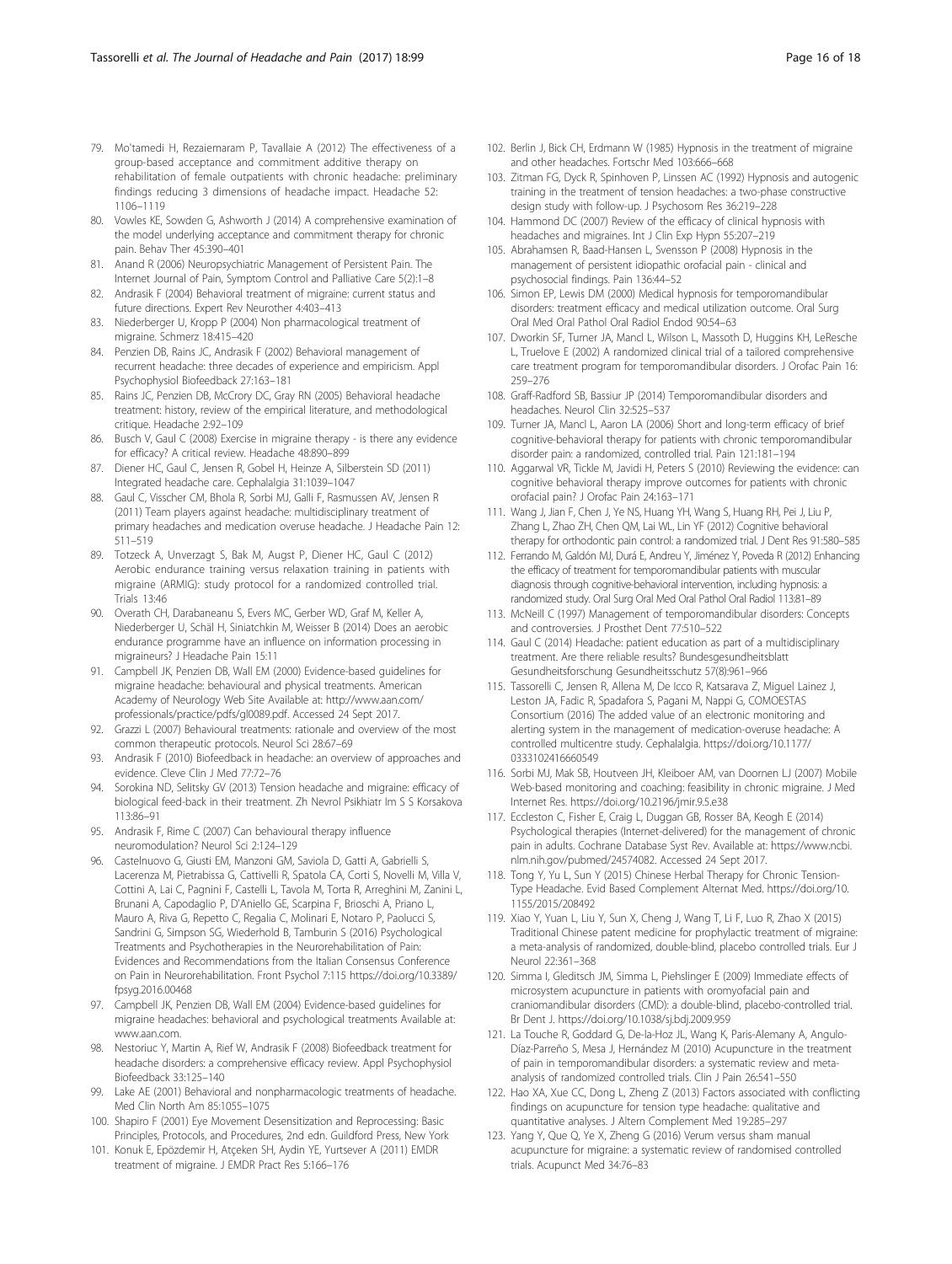- <span id="page-16-0"></span>124. Linde K, Allais G, Brinkhaus B, Fei Y, Mehring M, Vertosick EA, Vickers A, White AR (2016) Acupuncture for the prevention of episodic migraine. Cochrane Database Syst Rev Available at: [http://onlinelibrary.wiley.com/doi/](http://onlinelibrary.wiley.com/doi/10.1002/14651858.CD001218.pub3/full) [10.1002/14651858.CD001218.pub3/full](http://onlinelibrary.wiley.com/doi/10.1002/14651858.CD001218.pub3/full). Accessed 24 Sept 2017.
- 125. Zhao L, Chen J, Li Y, Sun X, Chang X, Zheng H, Gong B, Huang Y, Yang M, Wu X, Li X, Liang F (2017) The Long-term Effect of Acupuncture for Migraine Prophylaxis: A Randomized Clinical Trial. JAMA Intern Med 177: 508–515
- 126. Gelfand AA (2017) Acupuncture for Migraine Prevention: Still Reaching for Convincing Evidence. JAMA Intern Med 177:516–517
- 127. Padilla M, Clark GT, Merrill RL (2000) Topical medications for orofacial neuropathic pain: a review. J Am Dent Assoc 131:184–195
- 128. Nasri-Heir C, Khan J, Heir GM (2013) Burning mouth syndrome: a review of recent literature. Dent Clin N Am 57:541–553
- 129. Mason L, Moore RA, Derry S, Edwards JE, McQuay HJ (2004) Systematic review of topical capsaicin for the treatment of chronic pain. BMJ 328:991
- 130. Derry S, Sven-Rice A, Cole P, Tan T, Moore RA (2013) Topical capsaicin (high concentration) for chronic neuropathic pain in adults. Cochrane Database Syst Rev Available at: [http://onlinelibrary.wiley.com/doi/10.1002/14651858.](http://onlinelibrary.wiley.com/doi/10.1002/14651858.CD007393.pub3/full) [CD007393.pub3/full.](http://onlinelibrary.wiley.com/doi/10.1002/14651858.CD007393.pub3/full) Accessed 24 Sept 2017.
- 131. Derry S, Moore RA (2012) Topical capsaicin (low concentration) for chronic neuropathic pain in adults. Cochrane Database Syst Rev. Available at: [http://](http://onlinelibrary.wiley.com/doi/10.1002/14651858.CD010111/abstract) [onlinelibrary.wiley.com/doi/10.1002/14651858.CD010111/abstract.](http://onlinelibrary.wiley.com/doi/10.1002/14651858.CD010111/abstract) Accessed 24 Sept 2017.
- 132. Wagner T, Poole C, Roth-Daniek A (2013) The Capsaicin 8% Patch for Neuropathic Pain in Clinical Practice: A Retrospective Analysis. Pain Med 14:1202–1211
- 133. Derry S, Lloyd R, Moore RA, McQuay HJ (2009) Topical capsaicin for chronic neuropathic pain in adults. Cochrane Database Syst Rev. Available at: [http://onlinelibrary.wiley.com/doi/10.1002/14651858.CD007393/abstract.](http://onlinelibrary.wiley.com/doi/10.1002/14651858.CD007393/abstract) Accessed 24 Sept 2017.
- 134. Derry S, Wiffen PJ, Moore RA, Quinlan J (2014) Topical lidocaine for neuropathic pain in adults, Cochrane Database Syst Rev Available at: <http://onlinelibrary.wiley.com/doi/10.1002/14651858.CD010958.pub2/full>. Accessed 24 Sept 2017.
- 135. Casale R, Symeonidou Z, Bartolo M (2017) Topical Treatments for Localized Neuropathic Pain. Curr Pain Headache Rep 21(3):15
- 136. Kho HS, Lee JS, Lee EJ, Lee JY (2010) The effects of parafunctional habit control and topical lubricant on discomforts associated with burning mouth syndrome (BMS). Arch Gerontol Geriatr 51:95–99
- 137. Rodriguez de Rivera Campillo E, Lopez-Lopez J, Chimenos-Kustner E (2010) Response to topical clonazepam in patients with burning mouth syndrome: a clinical study. Bull Group Int Rech Sci Stomatol Odontol 49:19–29
- 138. Amos K, Yeoh SC, Farah CS (2011) Combined topical and systemic clonazepam therapy for the management of burning mouth syndrome: a retrospective pilot study. J Orofac Pain 25:125–130
- 139. Charleston L 4th (2013) Burning Mouth Syndrome: A Review of Recent Literature. Curr Pain Headache Rep 17:336
- 140. Jackson JL, Kuriyama A, Hayashino Y (2012) Botulinum toxin A for prophylactic treatment of migraine and tension headaches in adults: a meta-analysis. JAMA 307:1736–1745
- 141. Aurora SK, Winner P, Freeman MC, Spierings EL, Heiring JO, DeGryse RE, VanDenburgh AM, Nolan ME, Turkel CC (2011) Onabotulinumtoxin A for treatment of chronic migraine: pooled analyses of the 56-week PREEMPT clinical program. Headache 51:1358–1373
- 142. Aurora SK, Dodick DW, Diener HC, DeGryse RE, Turkel CC, Lipton RB, Silberstein SD (2014) Onabotulinumtoxin A for chronic migraine: efficacy, safety, and tolerability in patients who received all five treatment cycles in the PREEMPT clinical program. Acta Neurol Scand 129:61–70
- 143. Silberstein SD, Blumenfeld AM, Cady RK, Turner IM, Lipton RB, Diener HC, Aurora SK, Sirimanne M, DeGryse RE, Turkel CC, Dodick DW (2013) Onabotulinumtoxin A for treatment of chronic migraine: PREEMPT 24-week pooled subgroup analysis of patients who had acute headache medication overuse at baseline. J Neurol Sci 331:48–56
- 144. Lin KH, Chen SP, Fuh JL, Wang YF, Wang SJ (2014) Efficacy, safety, and predictors of response to botulinum toxin type A in refractory chronic migraine: A retrospective study. J Chin Med Assoc 77:10–15
- 145. Silberstein SD, Dodick DW, Aurora SK, Diener HC, DeGryse RE, Lipton RB, Turkel CC (2015) Per cent of patients with chronic migraine who responded per onabotulinumtoxinA treatment cycle: PREEMPT. J Neurol Neurosurg Psychiatry 86:996–1001
- 146. Negro A, Curto M, Lionetto L, Martelletti P (2016) A two-years open label prospective study of Onabotulinumtoxin A 195 U in medication overuse headache: a real-world experience. J Headache Pain 17:1
- 147. Attal N, Cruccu G, Baron R, Haanpää M, Hansson P, Jensen TS, Nurmikko T, European Federation of Neurological Societies (2010) EFNS guidelines on the pharmacological treatment of neuropathic pain: 2010 revision. Eur J Neurol 17:1113–1e88
- 148. Borodic GE, Acquadro MA (2002) The use of botulinum toxin for the treatment of chronic facial pain. J Pain 3:21–27
- 149. Türk U, Ilhan S, Alp R, Sur H (2005) Botulinum toxin and intractable trigeminal neuralgia. Clin Neuropharmacol 28:161–162
- 150. Piovesan EJ, Teive HG, Kowacs PA, Della Coletta MV, Werneck LC, Silberstein SD (2005) An open study of botulinum-A toxin treatment of trigeminal neuralgia. Neurology 65:1306–1308
- 151. Zúñiga C, Díaz S, Piedimonte F, Micheli F (2008) Beneficial effects of botulinum toxin type A in trigeminal neuralgia. Arq Neuropsiquiatr 66:500–503
- 152. Bohluli B, Motamedi MH, Bagheri SC, Bayat M, Lassemi E, Navi F, Moharamnejad N (2011) Use of botulinum toxin A for drug-refractory trigeminal neuralgia: preliminary report. Oral Surg Oral Med Oral Pathol Oral Radiol Endod 111:47–50
- 153. Sirois D, Epler D, Toufani M, Blitzer A (2011) Botulinum Toxin-A (BONT-A) in Trigeminal Neuralgia (TN): Outcome of placebo-controled RCT. Oral Surg Oral Med Or Pathol Oral Radiol Endod Abstract 112:130
- 154. Wu CJ, Lian YJ, Zheng YK, Zhang HF, Chen Y, Xie NC, Wang LJ (2012) Botulinum toxin type A for the treatment of trigeminal neuralgia: results from a randomized, double-blind, placebo-controlled trial. Cephalalgia 32: 443–450
- 155. Shehata HS, El-Tamawy MS, Shalaby NM, Ramzy G (2013) Botulinum toxintype A: could it be an effective treatment option in intractable trigeminal neuralgia? J Headache Pain 14:92
- 156. Cruccu G, Truini A (2013) Refractory trigeminal neuralgia. Non-surgical treatment options. CNS Drugs 27:91–96
- 157. Verma G (2013) Role of Botulinum Toxin Type-A (BTX-A) in the Management of Trigeminal Neuralgia. Pain Res Treat. [https://doi.org/10.](http://dx.doi.org/10.1155/2013/831094) [1155/2013/831094](http://dx.doi.org/10.1155/2013/831094)
- 158. Hu Y, Guan X, Fan L, Li M, Liao Y, Nie Z, Jin L (2013) Therapeutic efficacy and safety of botulinum toxin type A in trigeminal neuralgia: a systematic review. J Headache Pain 14:72 104
- 159. Guardiani E, Sadoughi B, Blitzer A, Sirois D (2014) A new treatment paradigm for trigeminal neuralgia using Botulinum toxin type A. Laryngoscope 124:413–417
- 160. Costa J, Espírito-Santo CC, Borges AA, Ferreira J, Coelho MM, Moore P, Sampaio C (2009) Botulinum toxin type A therapy for blepharospasm. Cochrane Database Syst Rev Available at: [http://onlinelibrary.wiley.com/doi/](http://onlinelibrary.wiley.com/doi/10.1002/14651858.CD004900.pub2/abstract) [10.1002/14651858.CD004900.pub2/abstract](http://onlinelibrary.wiley.com/doi/10.1002/14651858.CD004900.pub2/abstract). Accessed 24 Sept 2017.
- 161. Gronseth G, Cruccu G, Alksne J, Argoff C, Brainin M, Burchiel K, Nurmikko T, Zakrzewska JM (2008) Practice parameter: the diagnostic evaluation and treatment of trigeminal neuralgia (an evidence-based review): report of the Quality Standards Subcommittee of the American Academy of Neurology and the European Federation of Neurological Societies. Neurology 71:1183–1190
- 162. Zakrzewska JM, Akram H (2011) Neurosurgical interventions for the treatment of classical trigeminal neuralgia. Cochrane Database Syst Rev. Available at: [http://onlinelibrary.wiley.com/doi/10.1002/14651858.CD007312.](http://onlinelibrary.wiley.com/doi/10.1002/14651858.CD007312.pub2/abstract) [pub2/abstract](http://onlinelibrary.wiley.com/doi/10.1002/14651858.CD007312.pub2/abstract). Accessed 24 Sept 2017.
- 163. Toda K (2008) Operative treatment of trigeminal neuralgia: review of current techniques. Oral Surg Oral Med Oral Pathol Oral Radiol Endod 106:788–805
- 164. Pollock BE, Ecker RD (2005) A prospective cost-effectiveness study of trigeminal neuralgia surgery. Clin J Pain 21:317–322
- 165. Lopez BC, Hamlyn PJ, Zakrzewska JM (2004) Systematic review of ablative neurosurgical techniques for the treatment of trigeminal neuralgia. Neurosurgery 54:973–982
- 166. Udupi BP, Chouhan RS, Dash HH, Bithal PK, Prabhakar H (2012) Comparative evaluation of percutaneous retrogasserian glycerol rhizolysis and radiofrequency thermocoagulation techniques in the management of trigeminal neuralgia. Neurosurgery 70:407–412
- 167. Fariselli L, Ghielmetti F, Bosetti D, Franzini A, Marchetti M (2017) The role of radiosurgery in trigeminal neuralgia. Neurol Sci 38(Suppl 1):S63–S65
- 168. Teixeira MJ, de Siqueira SR, Bor-Seng-Shu E (2008) Glossopharyngeal neuralgia: neurosurgical treatment and differential diagnosis. Acta Neurochir 150:471–475